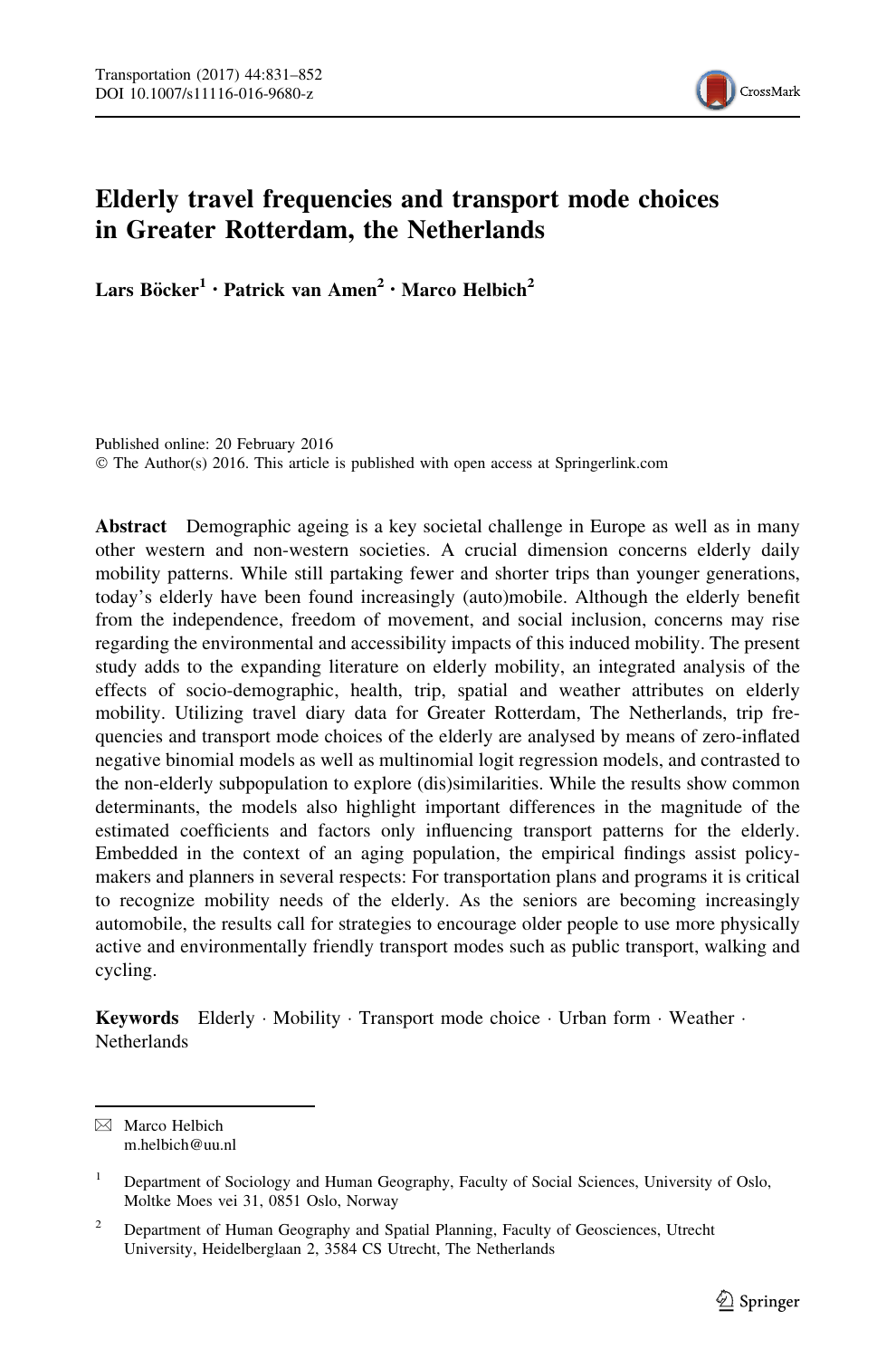## Introduction

Ageing is one of the key societal challenges worldwide, and especially in Europe where the majority of baby-boomers are soon reaching their retirement age (European Commission [2014\)](#page-18-0). For the Netherlands the share of the population aged 65 or above is expected to rise from 16 % in 2010 to between 23 and 29 % in 2040 (Netherlands Environmental Assessment Agency [2013\)](#page-19-0). Besides well-documented social and economic implications (e.g. Harper [2014](#page-19-0)), ageing also has significant consequences for the transport sector. Although elderly have still been found to travel less often and less far than younger age groups (e.g. Collia et al. [2003](#page-18-0)), they have become increasingly mobile over the last decades, because of increased income levels, better health, and more active lifestyles (e.g. Marrattoli et al. [2000](#page-19-0))—a trend which is likely to proceed (e.g. Arentze et al. [2008](#page-18-0)). Moreover, the elderly rely, less than before, on public transport and more on the car (e.g. Noble [2000;](#page-19-0) Rosenbloom [2001;](#page-20-0) Alsnih and Hensher [2003](#page-18-0); Donaghy et al. [2004\)](#page-18-0). As a consequence, some scholars find that the elderly constitute the fastest growing segment of the driving population, both in terms of license rates and kilometres travelled (e.g. Okola and Walton [2003;](#page-20-0) Banister and Bowling [2004\)](#page-18-0).

While studies emphasise the importance of the elderly's mobility for their social inclusion (e.g. Ravulaparthy et al. [2013\)](#page-20-0) and quality of life (e.g. Delbosc and Currie [2011;](#page-18-0) Haustein and Siren [2014](#page-19-0)), concerns are being raised regarding the implications of this induced automobility to society, in terms of greenhouse gas emissions, environmental pollution and congestion (e.g. Rosenbloom [2001;](#page-20-0) Banister and Bowling [2004\)](#page-18-0). In the Netherlands, Jorritsma and Kalter ([2008\)](#page-19-0) have found that an increase in elderly out-ofhome activities has led to a 3 % growth in overall distances travelled. In addition, increased car dependency amongst the elderly may have negative health impacts resulting from a lack of physical activeness (e.g. Oxley and Whelan [2008](#page-20-0); Kemperman and Timmermans [2014](#page-19-0)), which, especially at older age, is vital to physical (e.g. Visser et al. [2002](#page-20-0)) and mental health (e.g. Binder et al. [2002](#page-18-0); Strawbridge et al. [2002](#page-20-0)).

This societal relevance of elderly mobility has led to a rapid recent expansion of scientific literature. Research conducted so far investigates the influence of socio-demographic fac-tors(e.g. Kim and Ulfarsson [2004](#page-19-0); Rosenbloom [2004;](#page-20-0) Li et al. [2012](#page-19-0); Mercado and Páez [2009;](#page-19-0) Schmöcker et al. [2008](#page-20-0); Hjorthol et al. [2010;](#page-19-0) Kim [2011,](#page-19-0) Yang et al. [2014a\)](#page-21-0), spatial environments (e.g. Schwanen et al. [2001;](#page-20-0) Waldorf [2003](#page-20-0); Banister and Bowling [2004](#page-18-0); Michael et al. [2006](#page-19-0); Hess [2009;](#page-18-0) Borst et al. 2009; Gómez et al. [2010](#page-18-0); Hall and McAuley [2010;](#page-19-0) Kemperman and Timmermans [2014](#page-19-0)), and policies (e.g. Mercado et al. [2010](#page-19-0)) on elderly activity patterns, trip frequencies, transport mode choices, and physical activeness. Although all of these studies provide essential contributions to the field, several shortcomings can be identified. First, while most studies focus on just one type of elderly travel behaviour (e.g. only trip making or mode choice), only few look at the effects on multiple behavioural aspects simultaneously (e.g. Schwanen et al. [2001;](#page-20-0) Collia et al. [2003](#page-18-0); Arentze et al. [2008\)](#page-18-0). Second, while many existing studies look at elderly populations exclusively, fewer studies conduct comparisons to younger age cohorts (e.g. Schwanen et al. [2001;](#page-20-0) Rosenbloom [2004;](#page-20-0) Páez et al. [2007](#page-20-0); Mercado and Páez [2009](#page-19-0); Hjorthol et al. [2010](#page-19-0)). Third, with regard to the effects of spatial environments, previous research is often limited to the effects of address density or the availability of different infrastructures, whereas other components of the built and natural environment, such as land use patterns and building diversities, are often not considered (for an exception see Kemperman and Timmermans [2014\)](#page-19-0). Moreover, in contrast to static spatial attributes, elderly mobility studies scarcely address dynamic natural environmental conditions including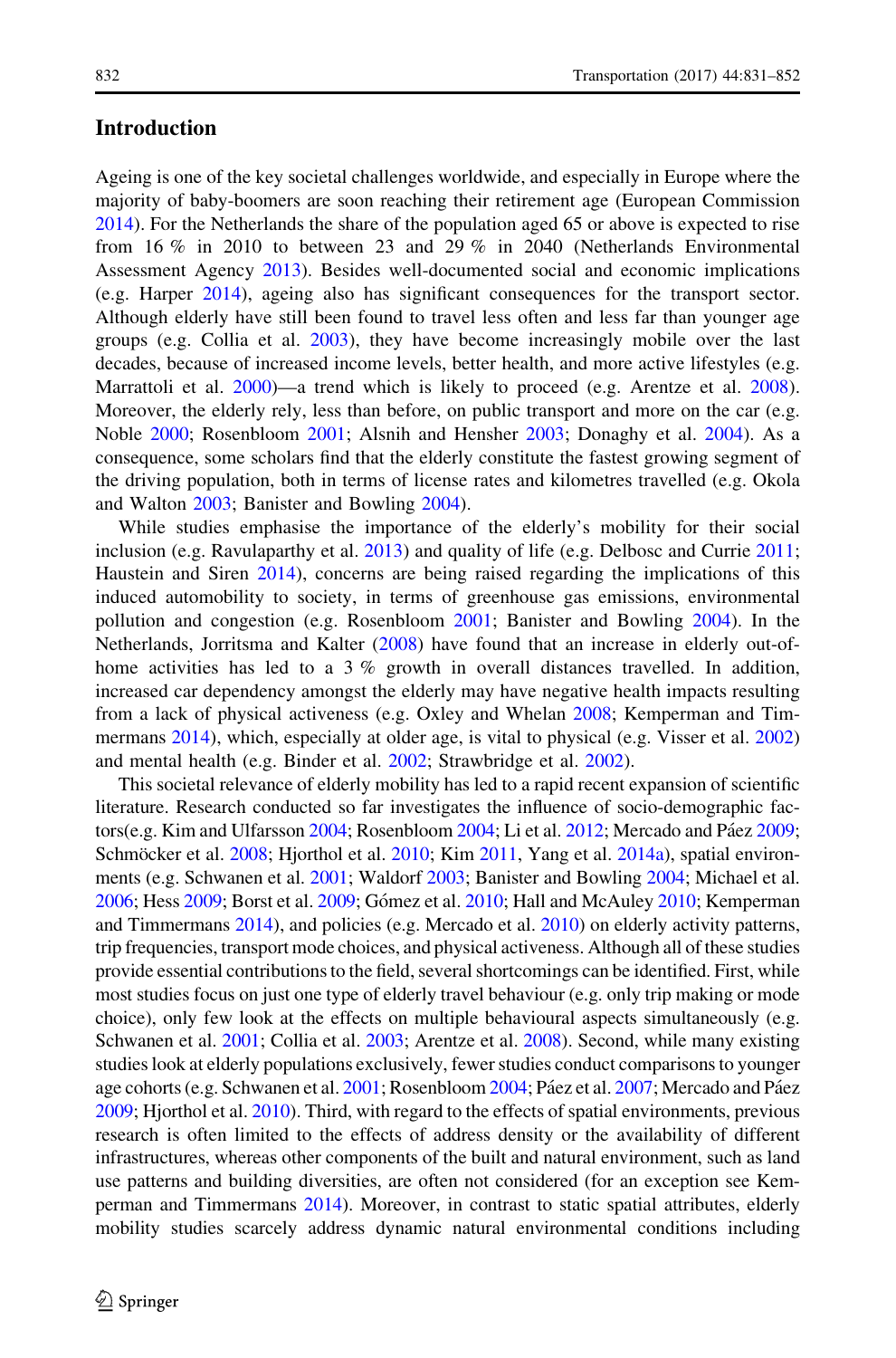daylight, seasonality and weather (exceptions are Hjorthol [2013](#page-19-0); Yang et al. [2014a](#page-21-0)). This is surprising given that elderly are considered as more sensitive or vulnerable to weather than younger age groups (e.g. Díaz et al. [2002](#page-18-0); Tuomaala et al. [2013](#page-20-0); Böcker et al. [2014](#page-18-0)).

In order to address these shortcomings, this research aims to provide an integrated analysis of the effects of socio-demographics, health attributes, trip characteristics, spatial environments, and normal and extreme weather on elderly as compared to non-elderly trip making and transport mode choices. Daily trip frequencies and transport mode choices of the elderly are analysed in zero-inflated negative binomial and multinomial logistic regression models, and are contrasted with the non-elderly subpopulation to explore (dis)similarities. This study draws on Greater Rotterdam (The Netherlands) stated adaptation data and travel diary data linked to spatial and weather attributes. The remainder of this paper is organized as follows. "Literature review" section reviews the literature concerning transport-related factors. Next, the research design is introduced in ''[Research](#page-4-0) [design](#page-4-0)'' section. ''[Results and discussion](#page-9-0)'' section presents major results while '['Conclu](#page-16-0)sion" section highlights key conclusions and discusses possible implications.

### Literature review

To investigate the potential effects of ageing on mobility patterns, several mostly westernworld studies have compared elderly trip making and transport mode choices to younger generations. American (e.g. Collia et al. [2003](#page-18-0); Kim and Ulfarsson [2004](#page-19-0); Hess [2009](#page-19-0); Kim  $2011$ ), Canadian (e.g. Newbold et al.  $2005$ ; Mercado and Páez  $2009$ ; Páez et al.  $2007$ ), and Australian (e.g. Currie and Delbosc [2009](#page-18-0)) studies, find that elderly have similar car dependent transport mode shares than younger generations, but that they make fewer and shorter trips. However, it is increasingly emphasised that levels of mobility differ not only between the elderly and non-elderly, but also within elderly populations. Alsnih and Henscher [\(2003](#page-18-0)) from a literature review, conclude that it is useful to distinguish between younger (65–75) and older (75+) elderly, because this marks the age in which health limitations become more prominent. Hildebrand ([2003\)](#page-19-0), (Haustein [2012\)](#page-19-0) and Siren and Haustein ([2013\)](#page-20-0) segment elderly mobility in more diverse ways based on their dependences of, and their attitudes and lifestyles regarding, mobility in general and different transport modes in particular.

In search for explanatory factors for within-elderly heterogeneity in mobility behaviours scholars often highlight socio-demographic profiles. Páez et al. ([2007\)](#page-20-0) and Newbold et al. ([2005\)](#page-19-0) respectively find that female and unemployed elderly perform fewer and shorter trips than their male and employed counterparts. The latter can be attributed to noncommute trips being generally shorter in distance. Pa $\acute{e}$  et al. [\(2007](#page-20-0)) add that having a driver's license and access to a car positively affects elderly trip frequencies. Kim and Ulfarsson [\(2004](#page-19-0)) report that elderly with higher incomes are more likely to drive or carpool. Besides, Kim [\(2011](#page-19-0)) finds that ethnic minority elderly women make fewer trips than the average elderly, which could indicate an inhibiting effect of belonging to an ethnic minority. Hess [\(2009](#page-19-0)) elaborates on the role of household types, finding that single household elderly are more likely to use public transport.

In the United Kingdom, Li et al. ([2012\)](#page-19-0) explored transport mode choices of the elderly and confirm that the private car is the most commonly used transport mode. However, unlike most of the earlier mentioned North American and Australian studies, their results indicate that the share of car use decreases at higher ages. Moreover, Schmöcker et al.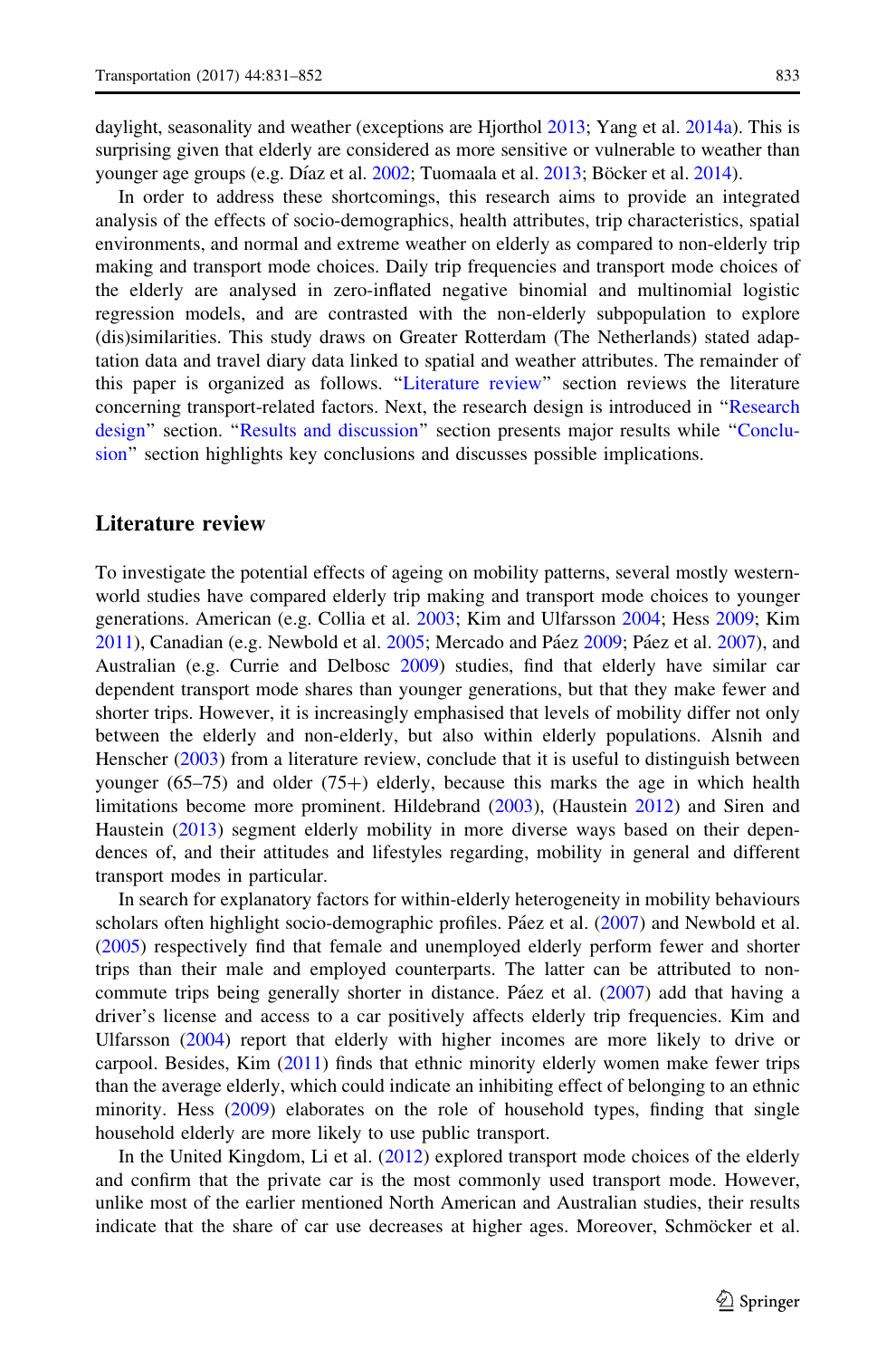([2008\)](#page-20-0) investigated shopping trip transport mode choices amongst a sample of older and disabled people in London, UK. As with the other studies, car use appeared to be the most important transport mode. With respect to gender, both Li et al.  $(2012)$  $(2012)$  and Schmöcker et al. [\(2008](#page-20-0)) find that elderly women make fewer trips than elderly men, and (if they do) rely less on car and more on bus travel. Schmöcker et al. ([2008\)](#page-20-0) report in addition that higher income has a negative effect on public transport use. Similar findings have been found in other parts of Europe. In a study amongst Danish, Norwegian and Swedish elderly, Hjorthol et al. [\(2010](#page-19-0)) confirm earlier findings that women, as well as those who own no driver's license, perform fewer trips in general and fewer trips by car in particular. With regard to car ownership, the authors notice that elderly men are more likely to keep their cars when they are older compared to elderly women.

Also in the Netherlands, the context of this study, elderly mobility received some attention. Schwanen et al. [\(2001](#page-20-0)) analyse elderly leisure trips, and approve the general picture that the elderly travel less often than younger age cohorts. Of all transport modes the elderly most commonly use the private car, although elderly car usage (as well as walking and cycling) decreases with older age to the benefit of public transport. Additionally, elderly women are more likely to use the public transport, whereas lower income and unemployed elderly are more likely to walk and cycle. Highly educated elderly were found to conduct more trips in general, more trips further away from home, and a larger share by public transport. Finally, having a driver's license and (even more so) owning a car enhances car use compared to all other transport modes. In a more recent Dutch study Van den Berg et al. [\(2011\)](#page-20-0) analyse elderly social trip frequencies. In contrast to earlier studies, no age effect is reported. Full-time employed and lower educated elderly perform fewer social trips. Congruent with Schwanen et al. ([2001](#page-20-0)), car owners and lower educated elderly perform (social) trips more likely by car.

In addition to the effects of socio-demographic factors, elderly mobility studies have investigated the role of spatial contexts. Residential environments may be of particular importance to the elderly, not only because the elderly travel overall less far from home than younger age groups (Collia et al. [2003](#page-18-0)), but also because their spatial needs are more demanding—e.g. safe crossing points, resting places, equal pavement surfaces (Metz [2003\)](#page-19-0). When analysing the role of spatial contexts on elderly mobility, most studies look at the degree of urbanisation. In a German study, Scheiner [\(2006](#page-20-0)) finds that the degree of urbanization has no effect on elderly out-of-home leisure activity frequency, diversity or distance, as well as no effect on unfulfilled elderly activity wishes or leisure satisfaction. Others however, do find effects. In their London study, Schmöcker et al. [\(2005](#page-20-0)) find that elderly in higher density residential environments travel shorter distances. Schwanen et al. ([2001\)](#page-20-0) point out that elderly in the four largest Dutch cities in the Randstad Holland travel more often than those outside this metropolitan region. Additionally, elderly in urban residential environments are more likely to use the public transport compared to travelling by foot, car and especially bicycle. In contrast, in a Danish study Figueroa et al. ([2014](#page-18-0)) find that elderly substitute car use by public transport less in higher densities than non-elderly. However, Schwanen and others in their Dutch study point out that residential context mostly matters when elderly do not own a car. However, when they do, they are most likely to travel by car regardless of the environment. Kemperman and Timmermans ([2014](#page-19-0)) find that elderly in Dutch urban areas are more likely to walk and less likely to cycle, than those in rural areas. Additionally, they consider the impact of green space, concluding that green residential environments stimulate both walking and cycling amongst the elderly. Other studies find that elements associated with walk ability have positive effects on elderly physically active travel. For instance, the presence of car free zones (Gómez et al.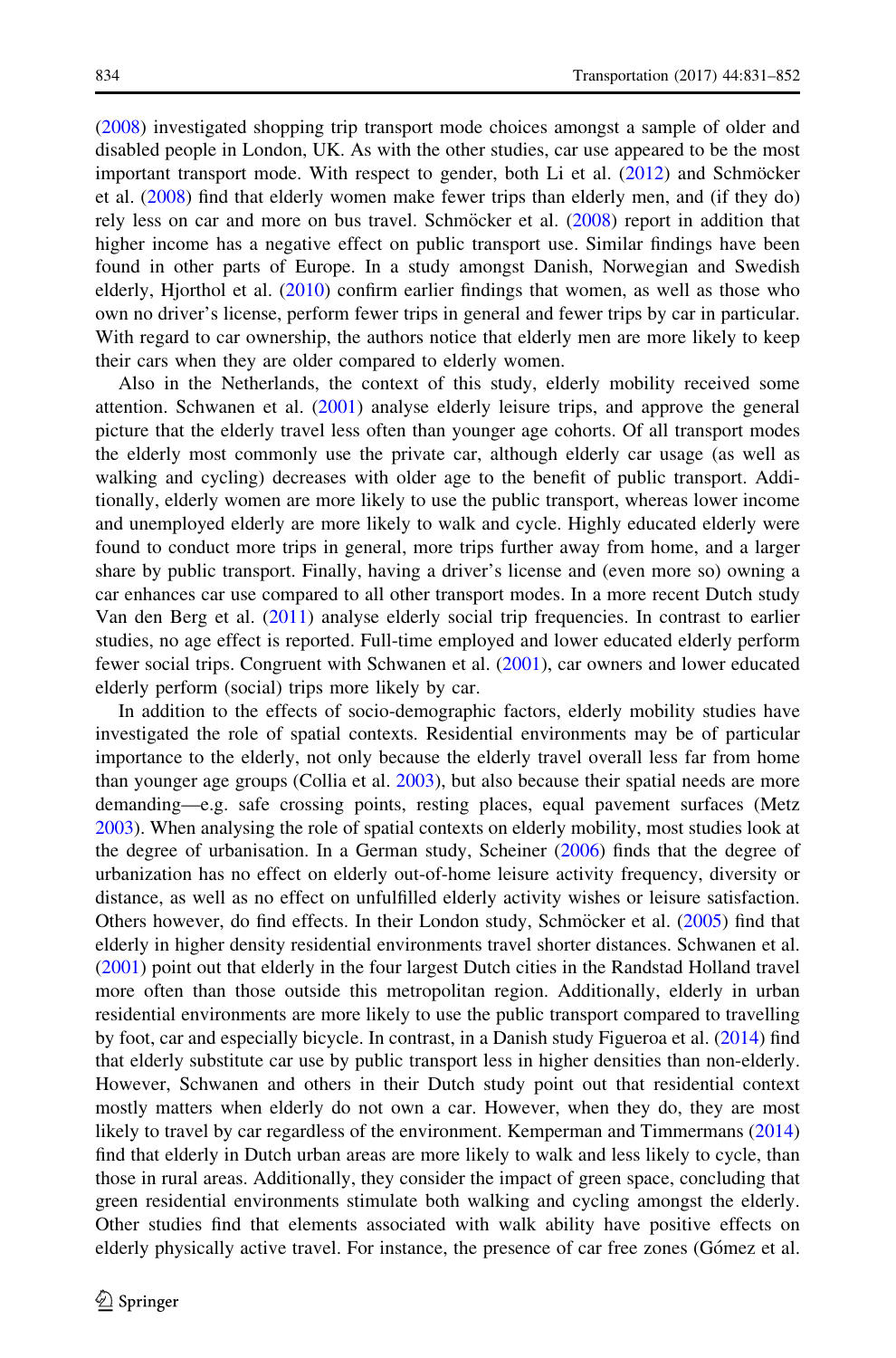<span id="page-4-0"></span>[2010\)](#page-18-0), pavements, dwellings, gardens and shops (Borst et al. [2009](#page-18-0)), and the amount of walking paths in the direct vicinity to the home (Hall and McAuley [2010\)](#page-19-0), all have positive effects on elderly walking. As an exception, Michael et al. [\(2006](#page-19-0)), report no effect of walking path density on the amount of elderly walking trips made within the neighbourhood.

Existing studies address spatial contexts predominantly from a static point of view. In contrast, only few studies on elderly mobility have explored dynamic natural processes that could have profound spatial ramifications (i.e. seasonality, weather). This limited attention for weather conditions is surprising, given the elderly's higher sensitivity to cold and hot weather conditions compared to younger people (e.g. Díaz et al. [2002;](#page-18-0) Tuomaala et al. [2013\)](#page-20-0). The limited evidence includes a study from the Netherlands by Yang et al. ([2014a](#page-21-0)), who cluster elderly based on their travel patterns. They find that some have season-specific travel patterns, such as driving or being driven by car in winter, while making use of active modes in other seasons. Also for the Netherlands, Böcker et al. [\(2014](#page-18-0)) find that elderly experience cold weather as colder than younger age groups which negatively affects the elderly's choices to walk and cycle, in comparison to motorised transport. Finally, in Norway, Hjortol ([2013\)](#page-19-0) investigated elderly mobility in demanding Norwegian winters. The effects of winter conditions (i.e. snow-cover, icy pavements, low temperature), proved very challenging for elderly with walking problems.

#### Research design

#### Study area

The study area is Greater Rotterdam: a mainly densely populated area with 1.2 million people (RegioAtlas [2014](#page-20-0)) in the west of the Netherlands bordering the North Sea. The rationale for selecting Greater Rotterdam is threefold: First, Greater Rotterdam will be subjected to an ageing population in the coming decade. From 2014 to 2025, the province of South-Holland, of which Rotterdam is part, expects a 27 % increase of the number of people over 64 and a 40 % increase of the number of people over 84 years old (Dienst Gezondheid and Jeugd [2014\)](#page-18-0). Second, the area comprises rich population diversity in terms of ethnicity and socio-economic status, both amongst the elderly and non-elderly populations. Third, the diversity in the built environment across the region ranges from rural to suburban landscapes to the dense inner-city areas of Rotterdam with its modern high-rise buildings resulting in diverse travel patterns.

#### Data

This study draws on a travel diary dataset used previously in earlier publications (e.g. Böcker and Thorsson [2014;](#page-18-0) Helbich et al. [2014](#page-19-0)). Between August 2012 and February 2013, 945 respondents have been randomly assigned six survey days; two in summer, two in autumn and two in winter. To achieve a spatially well-balanced data, the sampling design stratifies the study area in inner-city, outer-centre, green/sub-urban and rural areas. Groups expected to have lower response rates including the elderly and ethnic minorities have been oversampled. With the exception of underrepresentation of lower educated and people with a non-western ethnicity, the overall sample (elderly and non-elderly combined) represents the region's population statistics relatively well. For the present research, we have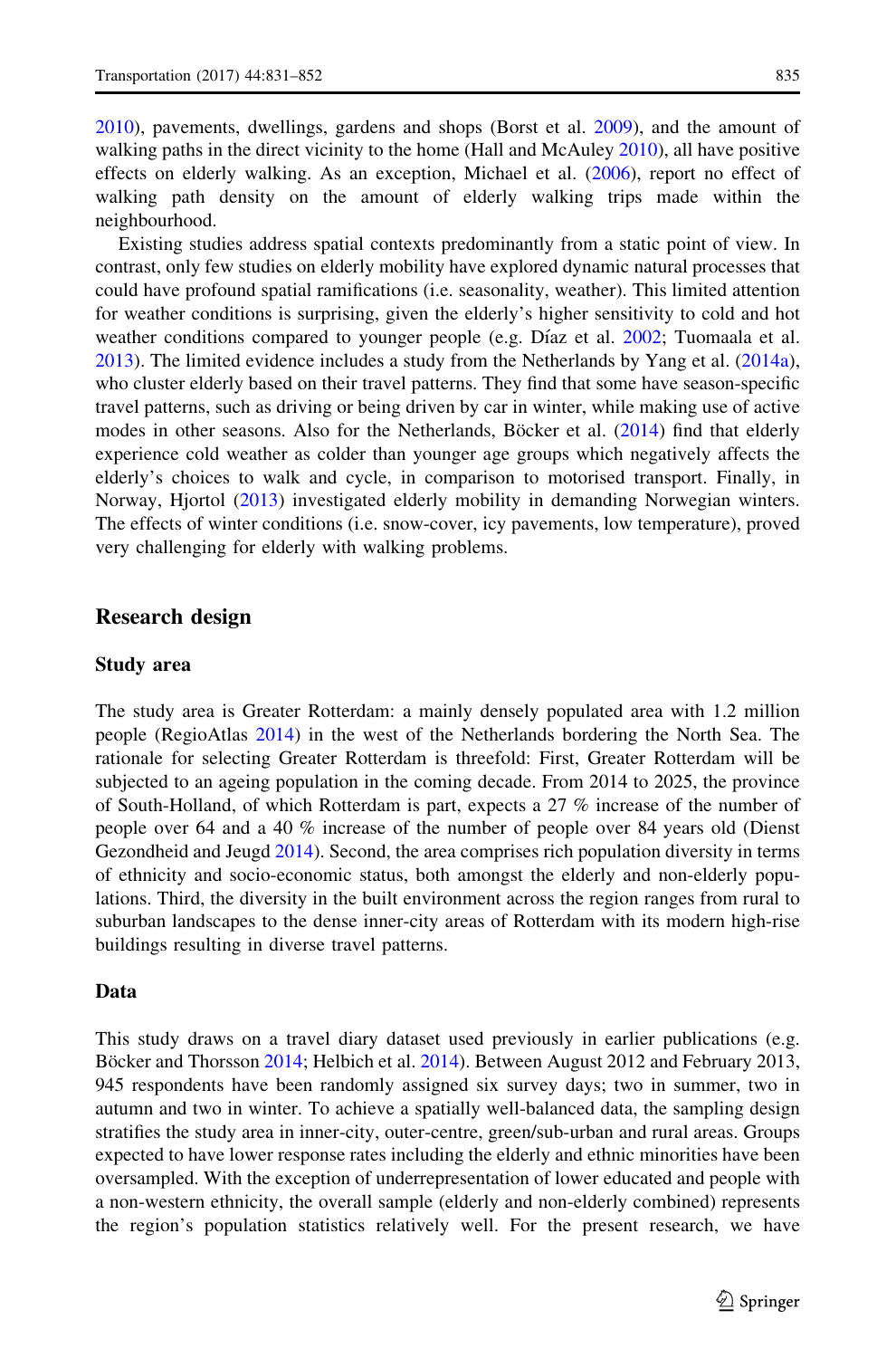extracted data from 147 elderly aged at least 65 years, and contrasted these to the remaining 798 non-elderly respondents. Within this elderly subsample, women and nonwestern elderly are underrepresented, while other attributes are relatively well distributed. In our models we account for the sample bias by controlling for all socio-demographic background attributes. The remaining data about the general population serves as reference for cross-comparisons.

In addition to transport-related variables (e.g. trip distance, motives), data about individual (e.g. age, gender), household (e.g. household income, number of cars) and healthrelated attributes are collected through questionnaires. Health-related attributes may be key factors in explaining elderly mobility. Data on length and weight are collected and used to calculate BMI values, which are categorised as ''obese'' if above or equal to 30. Moreover, information is collected on whether people are constraint by some form of disability in daily life (and if so, by which type). Respondents report mostly physical disabilities (including cardiovascular and muscular diseases, diabetes or visual impairment), but some also indicate mental health issues, such as burnout and depression. Because of the limited share of disabled respondents and the wide range of reported disabilities, we have analysed disabilities as one single category.

In a subsequent step, respondent's residential addresses are geocoded via Dutch cadastral data 'Basisregistraties Adressenen Gebouwen 2012' (BAG). Utilizing a geographic information system, several variables describing the built and natural environment are computed. Hereto a 100 m grid is superimposed on the study area and for each cell the following three indicators are computed: First, address density comprises the combined number of residential and commercial addresses per cell, which is later rescaled as the number of addresses per km<sup>2</sup>. Second, the building usage diversity refers to the mix of building usages (i.e. office, shop, public service, etc.) and is operationalized based on the Shannon entropy index. A value of 0 indicates a single building usage; higher values represent buffers in which building usages are more diverse. Third, based on data from 'Landelijk Grondgebruiksbestand 6' green spaces are extracted referring to the surfacearea percentage of all combined green land uses (e.g. parks, forests), except agriculture. Subsequently, a circular buffer (see Wong et al. [2011\)](#page-20-0) of 300 m around each residential location is computed and intersected with the averaged gridded environmental variables.

Finally, during the length of the study period, daily meteorological data for the nearest weather station ('Zestienhoven' 51°57'N, 4°27'E) are obtained from the Royal Dutch Meteorological Institute ([2013\)](#page-18-0). Following Helbich et al. ([2014\)](#page-19-0), the following daily weather variables are considered: (a) daily maximum air temperature in  $\mathrm{C}$ , (b) precipitation sum in mm, (c) average wind speed in m/s, and (d) a dummy variable indicating snow cover. Table [1](#page-6-0) presents key descriptive statistics for all variables for both elderly and nonelderly population. The influence of marginally occurring (extreme) weather events like heat, frost, snow/ice, extreme rain and storm on elderly and non-elderly mobility has been investigated via supplementary descriptive analyses, based on stated adaptation questions in the survey. This analysis is restricted to errands and leisure trips, as (unlike work trips) both elderly and non-elderly commit these types of trips.

#### Multivariate modelling techniques

Two multivariate analyses are performed to estimate the determinants of elderly trip frequencies on a daily level and transport mode choices on a trip level. Both analyses consist of separate models for the elderly and non-elderly age-cohorts. The first analysis investigates count data on the number of trips per person per day. Use of a standard Poisson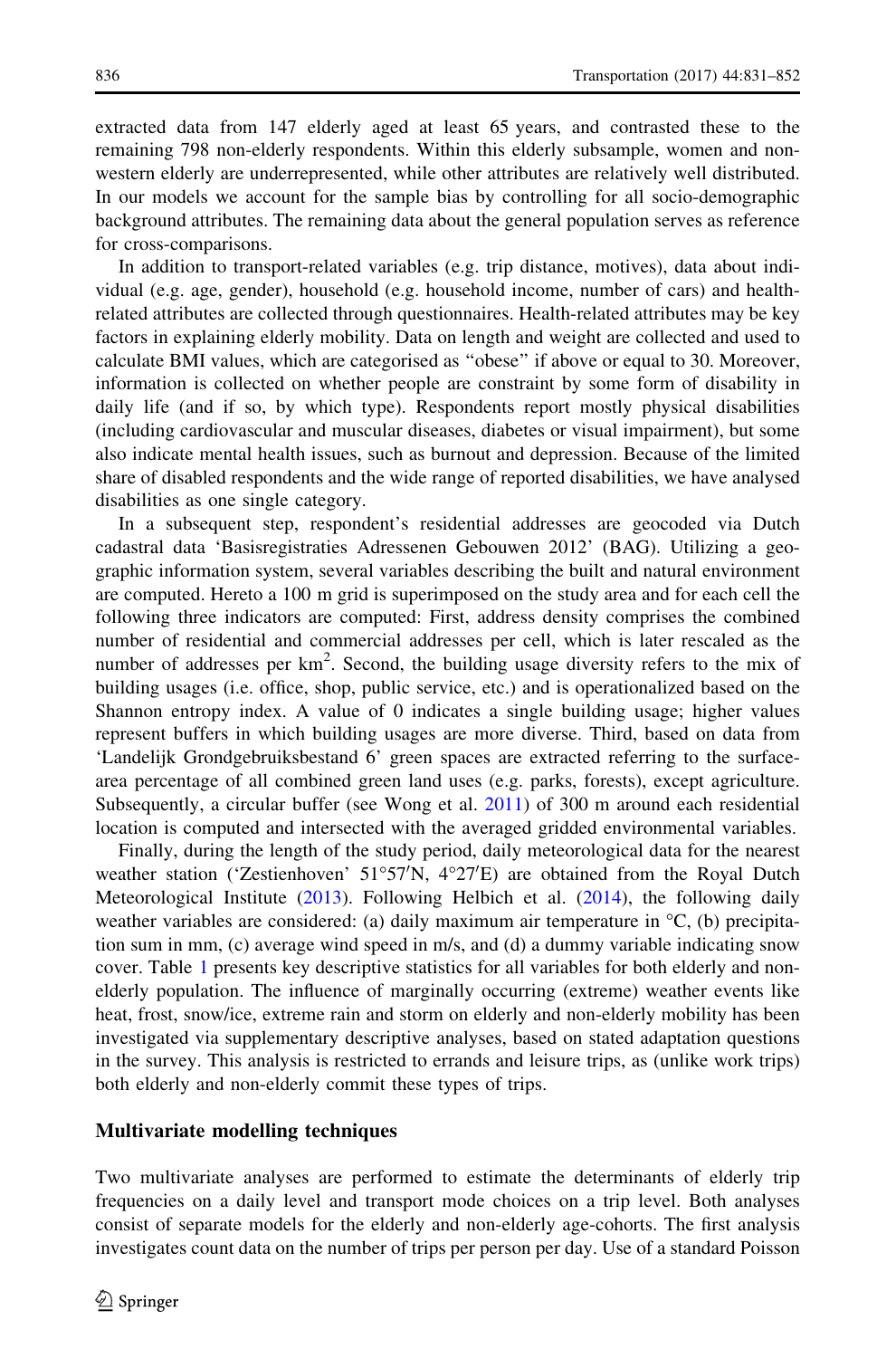| Table 1 Data description and descriptive statistics of the non-elderly and the elderly respondents |  |                                                |  |                |  |                        |                                                  |  |                 |  |
|----------------------------------------------------------------------------------------------------|--|------------------------------------------------|--|----------------|--|------------------------|--------------------------------------------------|--|-----------------|--|
| Variable description                                                                               |  | Non-elderly < 65 years (84.7 % of respondents) |  |                |  |                        | Filderly $\geq$ 65 years (15.3 % of respondents) |  |                 |  |
|                                                                                                    |  | Descriptive statistics                         |  | % per category |  | Descriptive statistics |                                                  |  | $%$ per categor |  |
|                                                                                                    |  | Min. Max Mean SD $0$ 1 2 3                     |  |                |  |                        | Min. Max Mean SD                                 |  |                 |  |

<span id="page-6-0"></span>

|                                                                                                                                                                                                                                              |        | Descriptive statistics |      |             |         | $%$ per category |               |      |         | Descriptive statistics |      |      |         | $%$ per category |               |     |
|----------------------------------------------------------------------------------------------------------------------------------------------------------------------------------------------------------------------------------------------|--------|------------------------|------|-------------|---------|------------------|---------------|------|---------|------------------------|------|------|---------|------------------|---------------|-----|
|                                                                                                                                                                                                                                              | Min.   | Max                    | Mean | $_{\rm SD}$ | $\circ$ |                  | $\mathcal{L}$ | 3    | Min.    | Max                    | Mean | GS   | $\circ$ |                  | $\mathcal{L}$ | 3   |
| Individual and household attributes <sup>a</sup>                                                                                                                                                                                             |        |                        |      |             |         |                  |               |      |         |                        |      |      |         |                  |               |     |
| Age (years)                                                                                                                                                                                                                                  | 18.0   | 64.0                   | 44.0 | 13.2        |         |                  |               |      | 65.0    | 87.0                   | 76.0 | 5.4  |         |                  |               |     |
| Gender $(0 = male, 1 = female)$                                                                                                                                                                                                              |        |                        |      |             | 47.0    | 53.0             |               |      |         |                        |      |      | 63.3    | 36.7             |               |     |
| Education ( $0 = \text{low}$ , $1 = \text{middle}$ , $2 = \text{high}$ )                                                                                                                                                                     |        |                        |      |             | 25.4    | 36.8             | 37.2          |      |         |                        |      |      | 43.5    | 32.0             | 23.1          |     |
| Household income $(0 = \langle \epsilon \rangle \mathbf{K}, 1 = \epsilon \cdot 3 \mathbf{K}, 2 = \epsilon \cdot 3 \cdot \mathbf{K}, 3 = \rangle$ $\epsilon$ $\epsilon$ $\mathbf{K}$ $\epsilon$ $\epsilon$ $\mathbf{K}$ $\epsilon$ $\epsilon$ |        |                        |      |             | 28.5    | 23.9             | 18.9          | 11.4 |         |                        |      |      | 35.4    | 25.9             | 19.7          | 8.8 |
| Ethnicity (0 = native Dutch, 1 = non-native<br>Dutch)                                                                                                                                                                                        |        |                        |      |             | 88.7    | 11.3             |               |      |         |                        |      |      | 95.2    | 4.8              |               |     |
| Household size (number of persons)                                                                                                                                                                                                           | 1.0    | 7.0                    | 2.5  | 1.3         |         |                  |               |      | 1.0     | 3.0                    | 1.7  | 0.4  |         |                  |               |     |
| $\mathbf{\Omega}$<br>$\wedge$<br>$= 1$ car, $2 =$<br>Number of cars $(0 = no \text{ cars}, 1$<br>cars)                                                                                                                                       |        |                        |      |             | 18.3    | 48.3             | 33.4          |      |         |                        |      |      | 22.4    | 63.9             | 13.6          |     |
| Bicycle availability ( $0 = \text{no}$ , $1 = \text{yes}$ )                                                                                                                                                                                  |        |                        |      |             | 11.8    | 88.2             |               |      |         |                        |      |      | 21.1    | 78.9             |               |     |
| $=$ yes)<br>Public transport card ( $0 =$ no, 1                                                                                                                                                                                              |        |                        |      |             | 69.4    | 3.6              |               |      |         |                        |      |      | 48.3    | 51.7             |               |     |
| Trip frequency per person per day                                                                                                                                                                                                            | 0.0    | 15.0                   | 3.2  | 2.2         |         |                  |               |      | 0.0     | 12.0                   | 2.9  | 2.2  |         |                  |               |     |
| Health attributes                                                                                                                                                                                                                            |        |                        |      |             |         |                  |               |      |         |                        |      |      |         |                  |               |     |
| Obese ( $0 =$ no, $1 =$ yes)                                                                                                                                                                                                                 |        |                        |      |             | 87.4    | 12.6             |               |      |         |                        |      |      | 81.0    | 19.0             |               |     |
| Disability ( $0 = no$ , $1 = yes$ )                                                                                                                                                                                                          |        |                        |      |             | 80.3    | 19.7             |               |      |         |                        |      |      | 88.7    | 11.3             |               |     |
| Built and natural environment <sup>b</sup>                                                                                                                                                                                                   |        |                        |      |             |         |                  |               |      |         |                        |      |      |         |                  |               |     |
| Weekend ( $0 = no$ , $1 = yes$ )                                                                                                                                                                                                             |        |                        |      |             | 76.2    | 23.8             |               |      |         |                        |      |      | 77.0    | 23.0             |               |     |
| Address density (# addr./km <sup>2</sup> )                                                                                                                                                                                                   | 133    | 7876                   | 2653 | 1867        |         |                  |               |      | 247     | 7840                   | 2395 | 1690 |         |                  |               |     |
| Building diversity (Shannon index)                                                                                                                                                                                                           | 0.0    | 6.0                    | 0.3  | 0.2         |         |                  |               |      | $0.0\,$ | 0.9                    | 0.3  | 0.2  |         |                  |               |     |
| Surface % green space                                                                                                                                                                                                                        | 0.0    | 93.6                   | 15.3 | 17.7        |         |                  |               |      | 0.0     | 88.2                   | 14.9 | 16.6 |         |                  |               |     |
| <u>ි</u><br>Daily maximum air temperature                                                                                                                                                                                                    | $-4.6$ | 33.1                   | 14.5 | 8.7         |         |                  |               |      | $-4.6$  | 33.1                   | 13.7 | 8.4  |         |                  |               |     |
|                                                                                                                                                                                                                                              |        |                        |      |             |         |                  |               |      |         |                        |      |      |         |                  |               |     |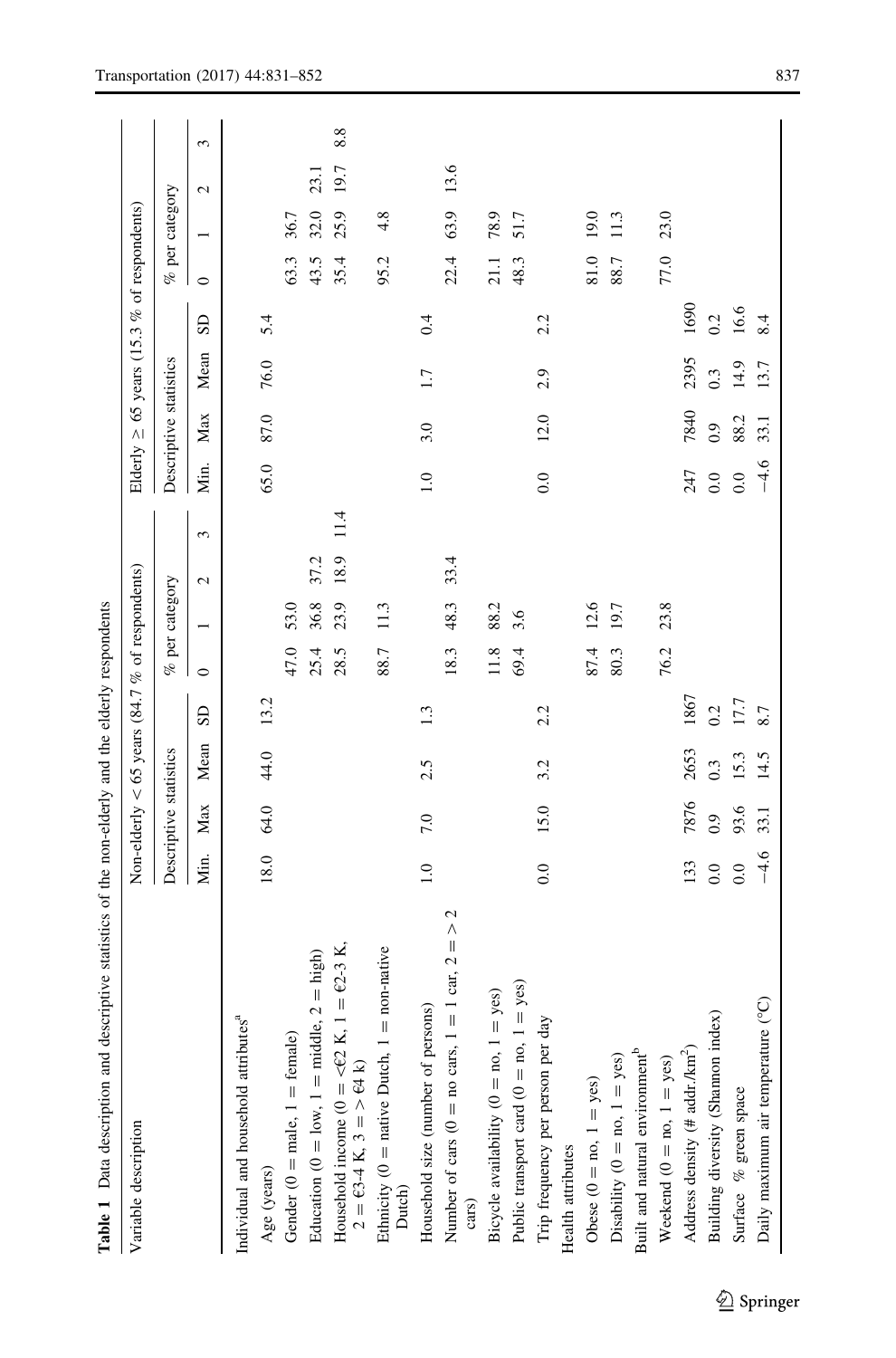| Table 1 continued                                                                                                                                          |            |                                                |     |         |                                       |                   |                     |   |               |                        |                  |                                                 |                                       |   |
|------------------------------------------------------------------------------------------------------------------------------------------------------------|------------|------------------------------------------------|-----|---------|---------------------------------------|-------------------|---------------------|---|---------------|------------------------|------------------|-------------------------------------------------|---------------------------------------|---|
| Variable description                                                                                                                                       |            | Non-elderly < 65 years (84.7 % of respondents) |     |         |                                       |                   |                     |   |               |                        |                  | Elderly $\geq$ 65 years (15.3 % of respondents) |                                       |   |
|                                                                                                                                                            |            | Descriptive statistics                         |     |         |                                       | $\%$ per category |                     |   |               | Descriptive statistics |                  |                                                 | $%$ per category                      |   |
|                                                                                                                                                            |            | Min. Max Mean SD                               |     |         | $\begin{bmatrix} 0 & 1 \end{bmatrix}$ |                   |                     | 3 |               |                        | Min. Max Mean SD |                                                 | $\begin{bmatrix} 0 & 1 \end{bmatrix}$ | 3 |
| Average daily wind speed (m/s)                                                                                                                             | $\ddot{0}$ | ್ದ                                             |     | اب<br>1 |                                       |                   |                     |   | $\frac{6}{2}$ |                        | 3.0              | $\frac{1}{3}$                                   |                                       |   |
| Daily average precipitation sum (mm)                                                                                                                       | 0.0        | 22.4                                           | 1.5 | 3.0     |                                       |                   |                     |   | 247           | 7840                   | 2395             | 1690                                            |                                       |   |
| Snow cover ( $0 = no$ , $1 = yes$ )                                                                                                                        |            |                                                |     |         |                                       | 88.6 11.4         |                     |   |               |                        |                  |                                                 | 85.1 14.9                             |   |
| Trip attributes <sup>b</sup>                                                                                                                               |            |                                                |     |         |                                       |                   |                     |   |               |                        |                  |                                                 |                                       |   |
| Trip distance (km)                                                                                                                                         | 0.0        | 286.5 9.8                                      |     | 19.9    |                                       |                   |                     |   | 0.0           | 230.0 7.5              |                  | 19.2                                            |                                       |   |
| Mode choice (0 = car, 1 = cycling, 2 = walking,<br>$3 =$ pub. tr.)                                                                                         |            |                                                |     |         |                                       |                   | 49.0 21.3 19.5 10.1 |   |               |                        |                  |                                                 | $39.2$ 21.0 29.4 10.4                 |   |
| Travel companion $(0 = no, 1 = yes)$                                                                                                                       |            |                                                |     |         | 61.1                                  | 38.9              |                     |   |               |                        |                  |                                                 | 57.0 43.0                             |   |
| $\delta$ /study, 2 = errands,<br>Motive ( $0 =$ leisure, $1 =$ work/<br>$3 = social$                                                                       |            |                                                |     |         |                                       |                   | 26.9 27.0 34.0 12.1 |   |               |                        |                  |                                                 | $36.6$ 5.0 43.2 15.2                  |   |
| <sup>a</sup> Individual and household attribute statistics are calculated over the total number of elderly (N = 147) and non-elderly respondents (N = 798) |            |                                                |     |         |                                       |                   |                     |   |               |                        |                  |                                                 |                                       |   |

 Spatio-temporal and trip attribute statistics are calculated over the total number of recorded elderly (N 1766) and non-elderly trips (N  $= 11,000$ 

b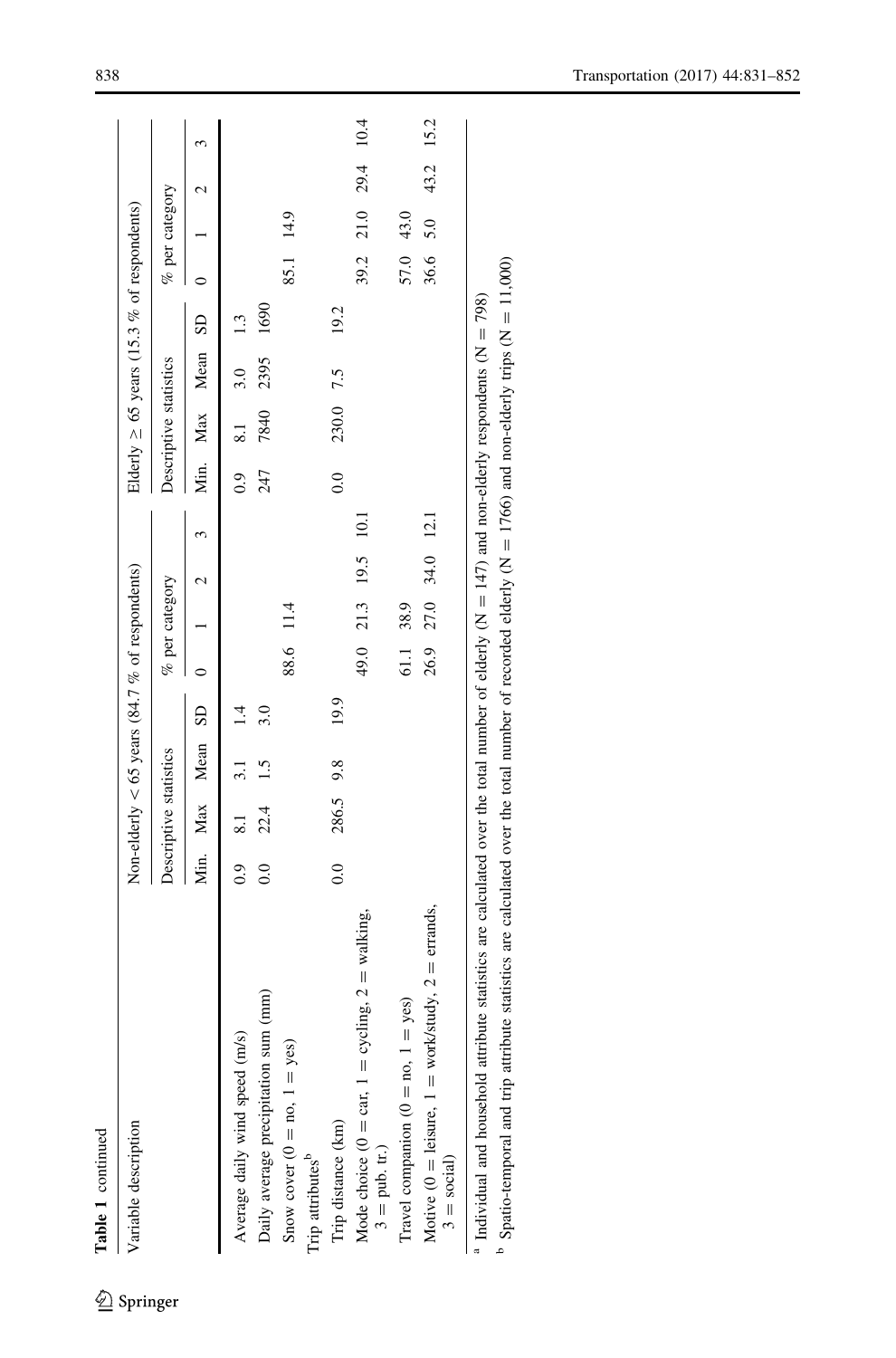

Fig. 1 Conceptual model

regression model has been rejected here because the variance in trip frequency exceeds its mean, which provokes an estimation bias and inconsistent estimates (Lord and Mannering [2010\)](#page-19-0). To deal with the issue of over-dispersion a negative binomial model is recommended, even though an excess of zeros in the data challenges the analysis. For example, strong precipitation during a day might resign people from outdoor trips and they stay at home. While restricting the analysis to  $\geq 1$  trip or re-classifying the number of trips to a binary variable would avert related complications, it would consequence an unacceptable loss of information. To consider the entire information, we estimate a zero-inflated negative binomial model (ZINB; Lord and Mannering [2010](#page-19-0)). For model evaluation, the ZINB model is compared with the standard negative binomial model through the Vuong ([1989\)](#page-20-0) test statistic.

The second analysis investigates transport mode choice (i.e. automobile, cycling, walking, and public transport) on a trip level in a multinomial logit regression analysis. The car is chosen as the reference category, because from a policy perspective it is particularly interesting to see how each of the alternative transport modes compares to the car. Both analyses are based on observations (trips or day records) that are non-independent, because they are hierarchically nested within respondents. To relax the requirement of independent observations, we adjust for within-cluster correlations by estimating robust standard errors for observations clustered within one respondent (Wooldridge  $2002$ ).<sup>1</sup> Figure 1 presents the research design in a conceptual model.

Via the Stata software's "vce-cluster" command.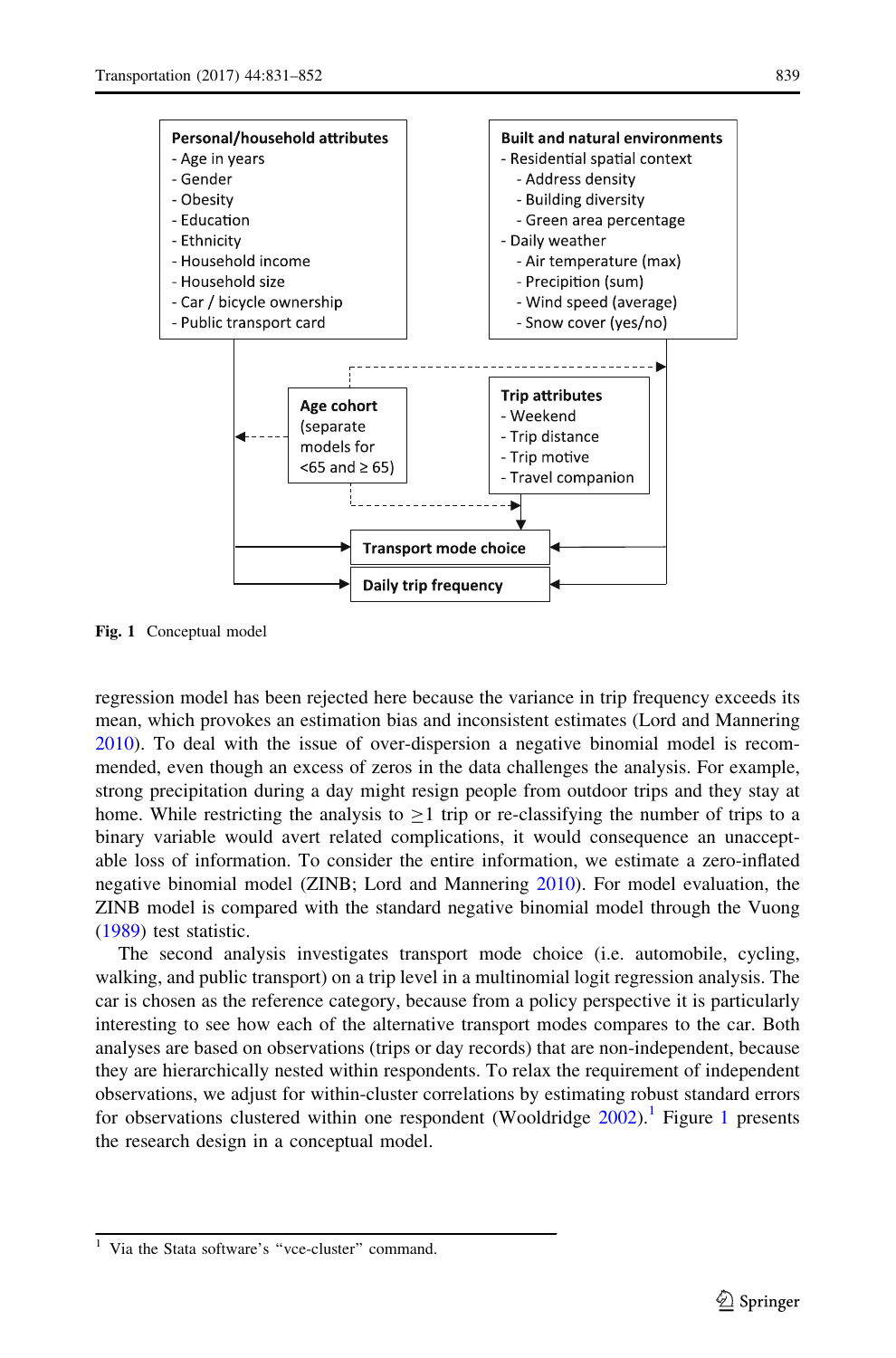## <span id="page-9-0"></span>Results and discussion

## Number of trips

To investigate which factors influence elderly trip frequencies in comparison to younger age cohorts, Table 2 reports on the zero-inflated negative binomial model outcomes of daily trip frequencies, based on the 625 day records by elderly people and 3659 days records by younger age cohorts. The zero-inflated model was chosen over the regular negative binomial model based on the Vuong test, which indicated a significant

| Table 2 Results for the ZINB models on the number of trips per person per day |  |  |  |
|-------------------------------------------------------------------------------|--|--|--|
|-------------------------------------------------------------------------------|--|--|--|

|                                                                       | Elderly ( $N = 625$ ) |         | Non-elderly $(N = 3659)$ |         |
|-----------------------------------------------------------------------|-----------------------|---------|--------------------------|---------|
|                                                                       | Coef.                 | z-value | Coef.                    | z-value |
| Intercept                                                             | 0.795                 | 0.95    | 0.751                    | 5.45    |
| Individual and household attributes                                   |                       |         |                          |         |
| Age                                                                   | $-0.007$              | $-0.76$ | $0.007***$               | 4.24    |
| Male ( $ref = female$ )                                               | 0.044                 | 0.33    | $-0.010**$               | $-2.62$ |
| Education <sup>a</sup> (ref = high), low                              | $0.209*$              | 1.75    | $0.152***$               | 2.85    |
| <b>Education</b> middle                                               | $-0.020$              | $-0.17$ | $0.124**$                | 2.47    |
| Ethnicity (ref = Native Dutch), Non-Western                           | $-0.361**$            | $-1.97$ | $-0.120**$               | $-2.35$ |
| Household income (ref = $<$ 2000 $\epsilon$ ), 2000–3000 $\epsilon^a$ | $-0.134$              | $-1.06$ | $-0.068$                 | $-1.34$ |
| Household income $> 3000-4000 \in$                                    | $-0.089$              | $-0.64$ | $-0.054$                 | $-0.96$ |
| Household income $> 4000 \in$                                         | $-0.328*$             | $-1.73$ | $-0.172**$               | $-2.48$ |
| Household size                                                        | 0.259                 | 1.44    | $0.072***$               | 4.76    |
| Number of cars (ref = no car), 1 car                                  | $-0.008$              | $-0.05$ | $-0.057$                 | $-0.94$ |
| Number of cars, 2 cars or more                                        | $-0.003$              | $-0.01$ | 0.002                    | 0.03    |
| Bicycle availability (ref = $no$ )                                    | $0.429**$             | 2.27    | 0.057                    | 0.85    |
| Public transport card owner (ref = $no$ )                             | 0.161                 | 1.49    | $-0.005$                 | $-0.03$ |
| Health attributes                                                     |                       |         |                          |         |
| Obese ( $ref = not obese$ )                                           | 0.117                 | 1.01    | 0.001                    | 0.03    |
| Disability ( $ref = no$ disability)                                   | $-0.356**$            | $-2.22$ | $-0.198***$              | $-3.10$ |
| Trip attributes <sup>b</sup>                                          |                       |         |                          |         |
| Weekend ( $ref = weekday$ )                                           | $-0.382***$           | $-4.48$ | $-0.205***$              | $-5.19$ |
| Built and natural environment                                         |                       |         |                          |         |
| Address density (in 1000 addr./ $km^2$ )                              | 0.001                 | 0.03    | $-0.014$                 | $-1.04$ |
| Building diversity (Shannon index)                                    | $-0.292$              | $-0.87$ | 0.097                    | 0.87    |
| Surface % green space                                                 | $-0.005$              | $-1.49$ | $-0.002**$               | $-2.15$ |
| Maximum daily air temperature in °C                                   | $-0.003$              | $-0.73$ | $0.006***$               | 3.95    |
| Daily precipitation sum in mm                                         | $-0.021*$             | $-1.76$ | $-0.004$                 | $-1.09$ |
| Average daily wind speed in m/s                                       | $-0.027$              | $-1.04$ | $-0.002$                 | $-0.24$ |
| Snow cover (ref = $no$ ), yes                                         | $-0.240**$            | $-2.38$ | $-0.027$                 | $-0.63$ |
| Model quality: Wald $Chi^2/R^2$ (Nagelkerke)                          | 141.97***/0.210       |         | 132.82***/0.073          |         |

Signif. codes:  $* < 0.10$ ;  $** < 0.05$ ;  $*** < 0.01$ 

<sup>a</sup> Categories with unknown values are estimated but are not shown in the table

<sup>b</sup> Due to a daily analysis level, trip-specific attributes like motive and travel distance cannot be considered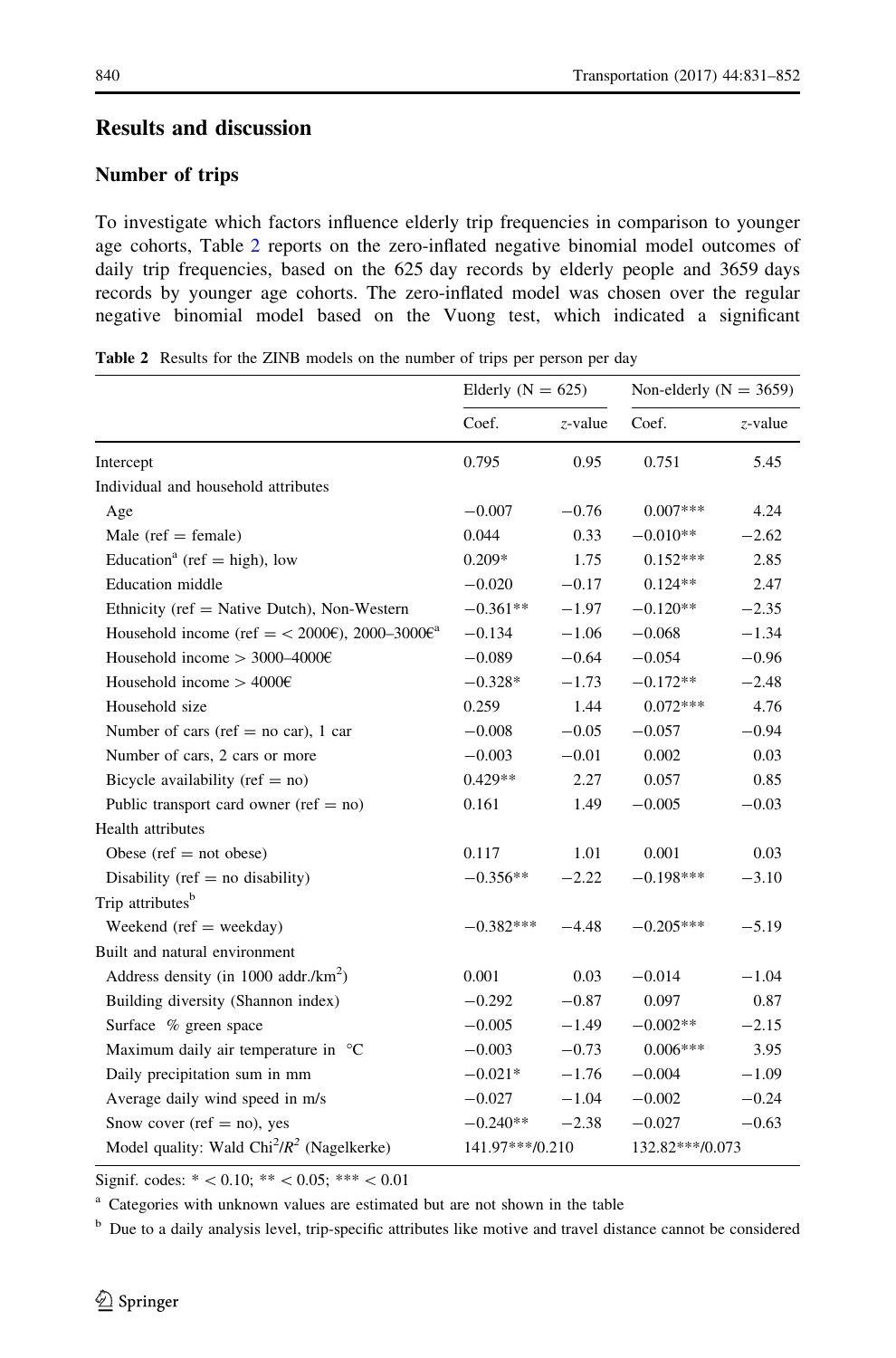improvement in model fit for both subsamples (elderly:  $z = 1.93$ ,  $p = 0.027$ ; non-elderly:  $z = 1.76$ ,  $p = 0.039$ ). With a Nagelkerke pseudo- $R^2$  of 0.210 our model explains elderly reasonably well. In contrast, the non-elderly model leaves more variance in trip making unexplained (Nagelkerke pseudo- $R^2$  of 0.073). Correlation analysis rejected problems with multicollinearity between the predictors.

As shown in Table [1,](#page-6-0) the elderly travel less (2.9 trips on average per person per day) than younger age cohorts (3.2 trips per person per day). When looked at the effect of age on trip frequencies within the elderly subsample, in line with Currie and Delbosc ([2009\)](#page-18-0) and Páez et al. ([2007\)](#page-20-0), a negative effect of age can also be observed, but it cannot be statistically confirmed. Also, reduced trip frequencies amongst elderly women as found by e.g. Páez et al.  $(2007)$  $(2007)$ , Schmöcker et al.  $(2008)$  $(2008)$  and Li et al.  $(2012)$  $(2012)$ , cannot be statistically confirmed. Nevertheless, gender differences amongst the elderly contrast with that of the non-elderly, where women are found to participate in more trips than men. When looked at the effects of education, in contrast with Schwanen et al. [\(2001](#page-20-0)), both elderly and nonelderly lower educated perform more trips than higher educated. For both subsamples, a similar trip-reducing effect is found with regard to the highest income ( $>4000 $\infty$ ), although$ in line with Mercado and Páez  $(2009)$  $(2009)$ , this negative effect of high income amongst the elderly is statistically not significant. As expected, for instance as a result of chauffeuring tasks, larger households perform more trips, but also here the effect is non-significant for the elderly. An interesting finding in congruence with Kim [\(2011](#page-19-0)), but for the rest largely uncovered in the literature, is a statistical confirmation that non-western elderly make fewer trips than western native Dutch elderly; an effect also observed amongst younger age cohorts. Cultural differences may play a role here. In some cultures it is common practice that children take care of their parents, while in western cultures the elderly are increasingly expected to be independent. When looked at the effects of mobility resources, in contrast to some existing studies that stress the societal isolation of elderly who do not have access to a car (e.g. Ravulaparthy et al. [2013](#page-20-0)), we do not observe an effect of car ownership on trip frequency. An explanation could be that in the Netherlands the car is not as dominant as it is in other western countries. This could also explain why bicycle availability, does have a strong positive effect on elderly trip making. For non-elderly, owning a bicycle does not affect trip making significantly. It illustrates that cycling is an essential means of transport for Dutch elderly. It may also be hypothesised that (not) owning a bicycle as an elderly could be a more general indicator of (poor) health. Of the health indicators, disability has a strong negative effect on both elderly and non-elderly trip frequencies, while obesity has no significant effect.

Additionally, Table [2](#page-9-0) shows that various spatiotemporal attributes matter for elderly and non-elderly trip making. Even though most elderly have reached retirement, they demonstrate a weekly rhythm of clearly fewer trips during weekends in comparison to weekdays. Spatial context attributes of the residential environment do not have a pronounced effect on elderly trip making. Overall, a greener neighbourhood seems to have a negative effect on the number of trips, although for the elderly this effect cannot be statistically confirmed. This negative effect could indicate that people in (attractive) green neighbourhoods stay more in and around the house or garden, while people in areas with relatively little green may report more trips for leisure.

When looked at the effects of weather a higher impact can be observed. Moreover, the effects of weather differ clearly between elderly and non-elderly. While for the non-elderly maximum daily air temperature shows a significant positive association (confirming e.g. Sabir [2011](#page-20-0)), for the elderly an opposite negative effect, although non-significant, can be observed. This could possibly indicate that, in line with studies indicating higher heat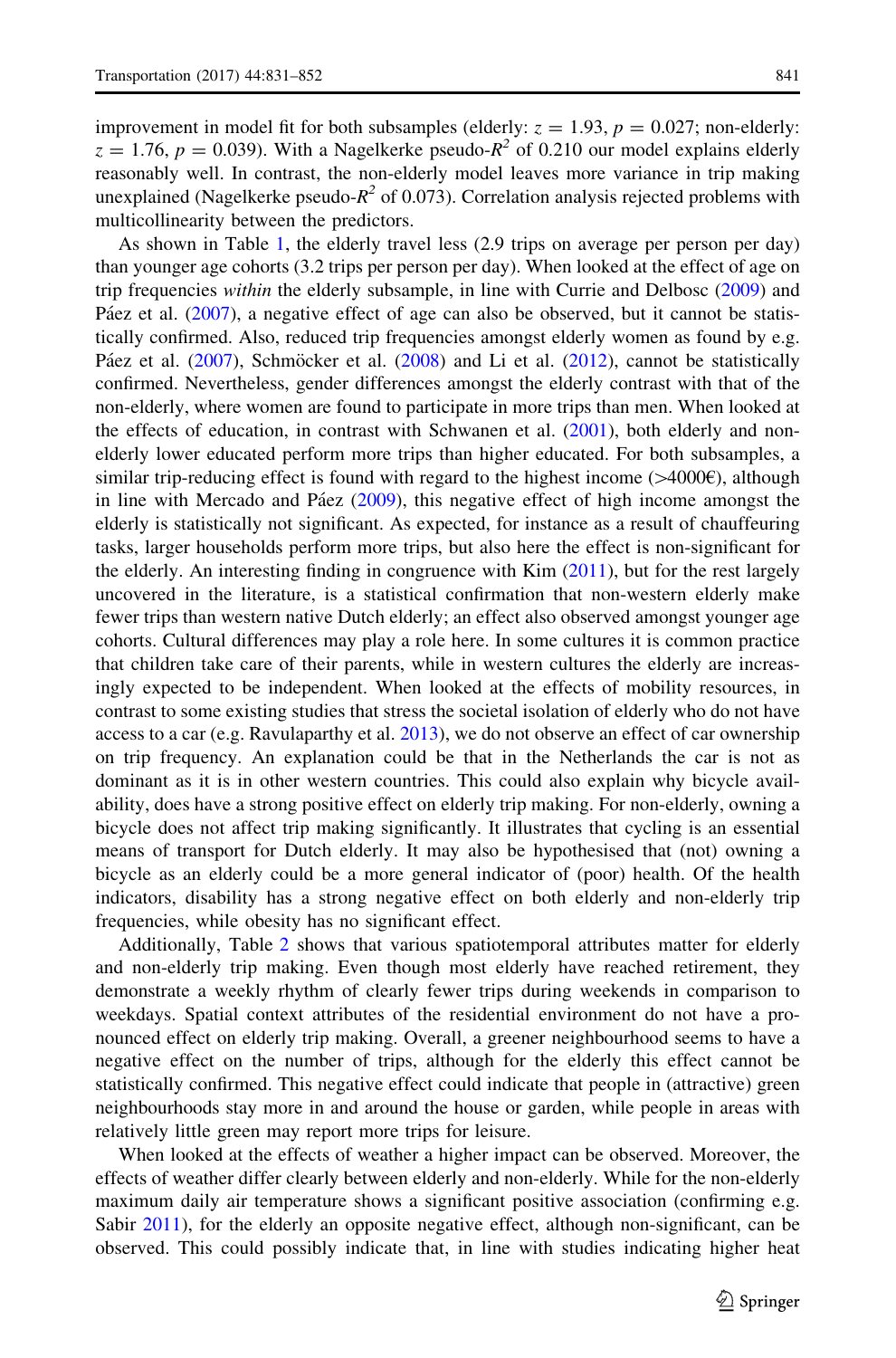

Fig. 2 Impact of extreme weather on stated trip cancelling

sensitivity amongst elderly (e.g. Tuomaala et al. [2013](#page-20-0)), warm or hot weather conditions are for the elderly a reason to stay inside. Moreover, elderly appear more sensitive to precipitation and snow cover. Both have a significant negative effect. The latter may be related to the higher risks elderly have to fall under slippery conditions (Hjorthol [2013](#page-19-0)).

Because extreme weather events are marginally occurring, their impacts on trip frequencies may be underestimated in the model. However, this does not make the impact of extreme weather less relevant, certainly not when elderly mobility is concerned. Supplementary descriptive analyses of stated adaptation data show that a larger share of elderly than non-elderly state that they cancel errands and leisure trips than non-elderly, with the occurrence of extreme weather events (Fig. 2). Snow/ice, extreme rain and storm are most disruptive, especially for the elderly. Heat has little effect on non-elderly trip making, but does keep a considerable share of elderly from making trips (15 %). Sub-zero temperatures have little effect as long as they are not combined with slippery conditions.

#### Mode choice

Substantial descriptive differences are between elderly and non-elderly transport mode choices (Table [1\)](#page-6-0). While the non-elderly perform 49.0 % of their trips by car, this is only the case in 39.2 % for the elderly. For the latter, walking seems to be more important (29.4 %) than for the non-elderly (19.4 %). Explanations may include that elderly travel shorter distances (7.5 km on average per trip compared to 9.8 km for non-elderly) and own fewer cars (22.4 % of the elderly owns no car, compared to 18.3 % of the younger age cohorts). No differences between elderly and non-elderly public transport usage can be identified, however a new policy initiative to offer free public transport to elderly (RET [2015\)](#page-20-0) may change this in the coming years.

In order to determine which factors influence elderly and non-elderly transport mode choices, multinomial logit regressions are estimated for both groups (Table [3\)](#page-12-0). The analysis is conducted on a trip level and comprises 1766 trips for the elderly and 11,000 trips for the general population. With a Nagelkerke pseudo- $R^2$  of 0.518 for people below 65 years and 0.614 for people above 65 years, both models fit the data well. Correlation analysis rejected problems with multicollinearity between the predictors.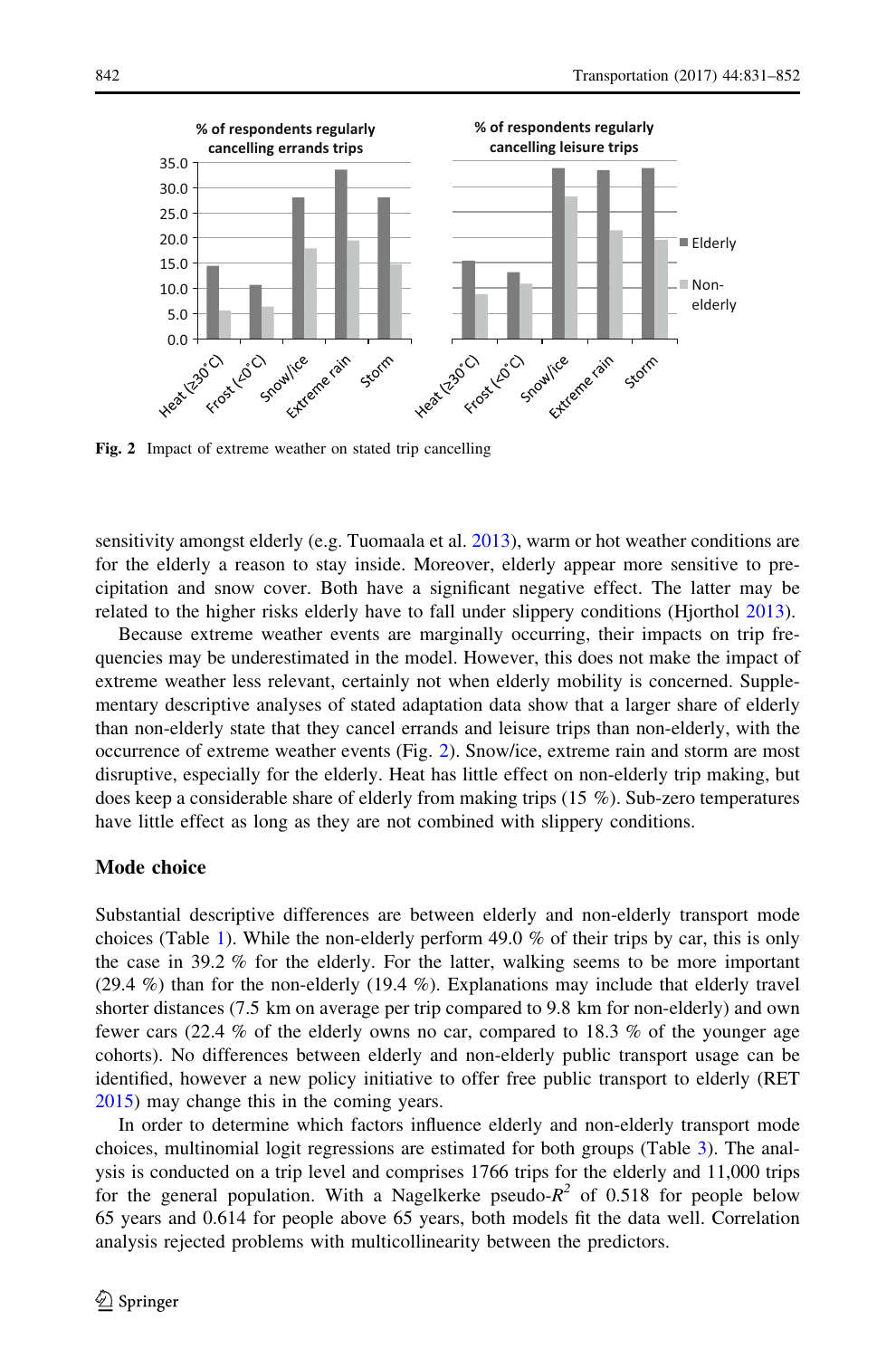| $\frac{1}{2}$                        |  |
|--------------------------------------|--|
| CONTY - CON                          |  |
| and contract of the contract of<br>: |  |
| $\ddot{\phantom{a}}$                 |  |
| ه ملدات                              |  |

<span id="page-12-0"></span>

|                                                                                                                 | Cycling     |            |             |         | Walking     |            |             |         | Public transport |         |             |            |
|-----------------------------------------------------------------------------------------------------------------|-------------|------------|-------------|---------|-------------|------------|-------------|---------|------------------|---------|-------------|------------|
|                                                                                                                 | Elderly     |            | Non-elderly |         | Elderly     |            | Non-elderly |         | Elderly          |         | Non-elderly |            |
|                                                                                                                 | Coef.       | $z$ -value | Coef.       | z-value | Coef.       | $z$ -value | Coef.       | z-value | Coef.            | z-value | Coef.       | $z$ -value |
| Intercept                                                                                                       | $-5.922*$   | $-1.70$    | 0.607       | 0.70    | 0.962       | 0.34       | $1.723***$  | 3.01    | $-2.071$         | $-0.55$ | 0.570       | 0.67       |
| Individual and household attributes                                                                             |             |            |             |         |             |            |             |         |                  |         |             |            |
| Age                                                                                                             | 0.054       | 1.29       | $-0.001$    | $-0.08$ | 0.011       | 0.34       | 0.007       | 1.06    | 0.034            | 0.75    | $-0.018*$   | $-1.66$    |
| $\text{Male (ref = female)}\\$                                                                                  | $0.054***$  | 2.41       | $-0.377**$  | 2.17    | $-1.117***$ | $-2.81$    | $-0.249$    | $-1.57$ | $-1.480***$      | $-3.20$ | $0.101\,$   | 0.42       |
| Ethnicity (ref = Western). Non-Western                                                                          | $-1.252$    | $-1.21$    | $-0.526**$  | 2.14    | $-0.199*$   | $-0.35$    | $-0.056$    | $-0.27$ | $2.686***$       | 2.71    | $0.635***$  | 2.51       |
| Education (ref = high). $low^a$                                                                                 | 0.492       | 1.01       | $-0.100$    | $-0.42$ | $0.557***$  | 1.21       | $-0.045$    | $-0.22$ | $-0.247$         | $-0.38$ | $-0.544*$   | $-1.90$    |
| Education middle                                                                                                | $-0.608$    | $-1.20$    | 0.094       | 0.41    | $-0.508$    | $-1.17$    | $-0.151$    | $-0.80$ | 0.102            | 0.19    | $-0.182$    | $-0.71$    |
| (ref = $\langle$ <e2 <math="" k).="">\epsilon2 K–<math>\epsilon</math>3 K<sup>a</sup><br/>Household income</e2> | $-0.435$    | $-0.90$    | 0.266       | 0.09    | $-0.264$    | $-0.60$    | 0.121       | 0.59    | 0.155            | 0.33    | $-0.505*$   | $-1.73$    |
| Household income €3K-€4 K                                                                                       | $-0.323$    | $-0.52$    | $-0.292$    | $-1.16$ | $-0.309*$   | $-0.51$    | $-0.066$    | $-0.30$ | 0.852            | 1.06    | $-0.115$    | $-0.41$    |
| Household income $> \theta 4$ K                                                                                 | 1.121       | 1.24       | $-0.023$    | $-0.07$ | 0.460       | 0.57       | 0.233       | 0.75    | 0.422            | 0.59    | $-0.416$    | $-1.12$    |
| Household size                                                                                                  | 1.033       | 1.95       | $0.317***$  | 4.97    | $1.333*$    | 2.36       | 0.088       | 1.45    | 0.754            | 1.58    | 0.069       | 0.88       |
| Number of cars (ref $=$ no car).<br>$1$ car                                                                     | $-1.855***$ | 3.64       | $-2.416***$ | $-7.81$ | $-1.445$    | 3.21       | $-2.175***$ | $-7.70$ | $-2.231***$      | $-4.23$ | $-2.755***$ | $-8.45$    |
| Number of cars. 2 cars or more                                                                                  | $-3.672***$ | 4.32       | $-3.193***$ | 8.96    | $-2.151$    | $-3.04$    | $-2.685***$ | $-8.33$ | $-5.632***$      | $-4.20$ | $-3.195***$ | $-8.15$    |
| Bicycle availability (ref = no)                                                                                 | $3.754***$  | 2.99       | $1.713***$  | 2.63    | $-0.673$    | $-1.39$    | $0.386*$    | 1.68    | $-0.098$         | $-0.20$ | 0.421       | 1.39       |
| Public transport card owner<br>$(\mathrm{ref} = \mathrm{no})$                                                   | $0.931***$  | 2.10       | $0.696***$  | 3.89    | 1.043       | 2.62       | 0.427       | 2.51    | 1.799***         | 3.09    | $1.554***$  | 5.53       |
| Health attributes                                                                                               |             |            |             |         |             |            |             |         |                  |         |             |            |
| Obese (ref = not obese)                                                                                         | $-0.181$    | $-0.42$    | $-0.743***$ | $-2.85$ | $-0.659$    | $-1.64$    | $-0.526**$  | $-2.10$ | 0.246            | 0.58    | $-0.435$    | $-1.46$    |
| Disability (ref = no disability)<br>Trip attributes                                                             | $-0.261$    | $-0.52$    | $-0.471$    | $-1.51$ | $-1.230*$   | $-2.65$    | 0.054       | 0.22    | $-1.019**$       | $-2.04$ | 0.200       | 0.60       |
| Trip distance in km                                                                                             | $0.093***$  | $-3.71$    | $0.102***$  | $-3.36$ | $0.205***$  | $-2.56$    | $0.324**$   | $-2.35$ | $0.007***$       | 3.99    | $0.022***$  | 3.03       |
| Trip motive (ref = leisure).<br>Work/study                                                                      | $-0.606$    | $-1.06$    | $-0.273$    | $-1.62$ | $-3.290***$ | $-4.32$    | $-1.247***$ | $-7.17$ | $-1.403**$       | $-2.31$ | $0.480**$   | 2.09       |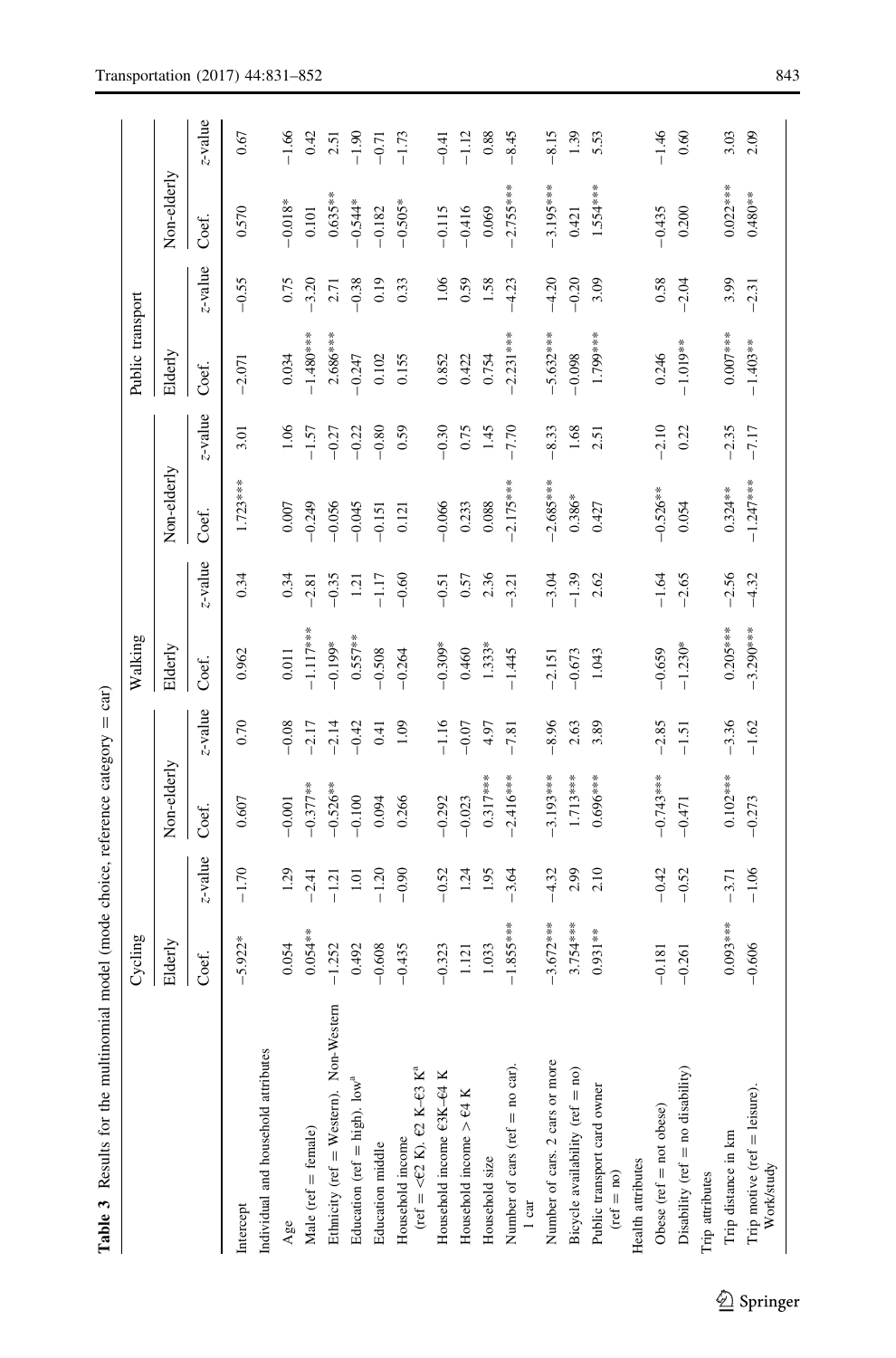| Ž<br>ι |
|--------|
| ₹      |
|        |

 $\underline{\textcircled{\tiny 2}}$  Springer

|                                     | Cycling                                                                              |         |             |         | Walking     |         |             |         | Public transport |         |             |         |
|-------------------------------------|--------------------------------------------------------------------------------------|---------|-------------|---------|-------------|---------|-------------|---------|------------------|---------|-------------|---------|
|                                     | Elderly                                                                              |         | Non-elderly |         | Elderly     |         | Non-elderly |         | Elderly          |         | Non-elderly |         |
|                                     | Coef.                                                                                | z-value | Coef.       | z-value | Coef.       | z-value | Coef.       | z-value | Coef.            | z-value | Coef.       | z-value |
| Trip motive. Errands                | $-0.633**$                                                                           | $-2.21$ | $-0.376***$ | $-2.98$ | $-1.051***$ | $-3.06$ | $-0.640***$ | $-4.92$ | $-0.732*$        | $-1.84$ | $-0.979***$ | $-6.11$ |
| Trip motive. Social visits          | $-1.017**$                                                                           | $-2.08$ | $-0.286$    | $-1.87$ | $-1.093***$ | $-2.76$ | $-0.864***$ | $-5.58$ | $-1.765***$      | $-3.33$ | $-0.782***$ | $-3.34$ |
| Travel in companion (ref $=$ alone) | $-1.852***$                                                                          | $-5.20$ | $-1.064***$ | $-7.98$ | $-1.271***$ | $-4.61$ | $-0.140$    | $-1.20$ | $-1.141***$      | $-3.28$ | $-0.235$    | $-1.25$ |
| Weekend (ref = weekday)             | 0.307                                                                                | 0.90    | $-0.127$    | $-0.78$ | $0.366***$  | 1.24    | $-0.004$    | $-0.03$ | $-0.474$         | $-0.90$ | $-0.765***$ | $-3.23$ |
| Built and natural environment       |                                                                                      |         |             |         |             |         |             |         |                  |         |             |         |
| Address density                     | $-0.267**$                                                                           | $-2.29$ | 0.068       | 1.19    | $-0.003$    | $-0.03$ | 0.054       | 00.1    | $0.382***$       | 2.39    | $0.174**$   | 2.31    |
| Building diversity                  | 1.281                                                                                | 1.12    | $-0.789$    | $-1.54$ | 1.749*      | 1.79    | $1.220***$  | 3.31    | $-1.568$         | $-1.26$ | $-0.463$    | $-0.79$ |
| Surface % green space               | $0.022**$                                                                            | 2.01    | 0.000       | $-0.01$ | 0.004       | 0.33    | $-0.002$    | $-0.32$ | $-0.023$         | $-0.90$ | $-0.004$    | $-0.56$ |
| Maximum daily air temperature       | $0.035***$                                                                           | 2.37    | $0.018**$   | 2.59    | 0.012       | 0.69    | $-0.003$    | $-0.41$ | $-0.007$         | $-0.33$ | 0.000       | 0.05    |
| Daily precipitation sum             | $-0.033$                                                                             | $-0.62$ | $-0.042**$  | $-2.47$ | $-0.035$    | $-0.63$ | $-0.017$    | $-1.25$ | $-0.014$         | $-0.20$ | 0.013       | 0.61    |
| Average daily wind speed            | $-0.137$                                                                             | $-1.22$ | $-0.061$    | $-1.63$ | $-0.112$    | $-1.27$ | $-0.037$    | $-0.97$ | $-0.233$         | $-1.63$ | 0.038       | 0.80    |
| Snow cover (ref $=$ no)             | 0.250                                                                                | 0.58    | $-0.255$    | $-1.28$ | $0.573*$    | 1.77    | 0.059       | 0.35    | 0.322            | 0.53    | 0.152       | 0.67    |
| Non-elderly model statistics: $N =$ | 11,000 trips; Wald Chi <sup>2</sup> = $2237***$ ; Pseudo- $R^2$ (Nagelkerke) = 0.518 |         |             |         |             |         |             |         |                  |         |             |         |

Elderly model statistics: N  $= 1766$  trips; Wald Chi<sup>2</sup> =  $1183***$ ; Pseudo- $R^2$  (Nagelkerke)  $= 0.614$ 

Signif. codes: \*  $< 0.10;$  \*\*  $< 0.05$ ; \*\*\* Signif. codes: \* < 0.10; \*\* < 0.05; \*\*\* < 0.01

<sup>a</sup> Categories with unknown values are estimated but are not shown in the table Categories with unknown values are estimated but are not shown in the table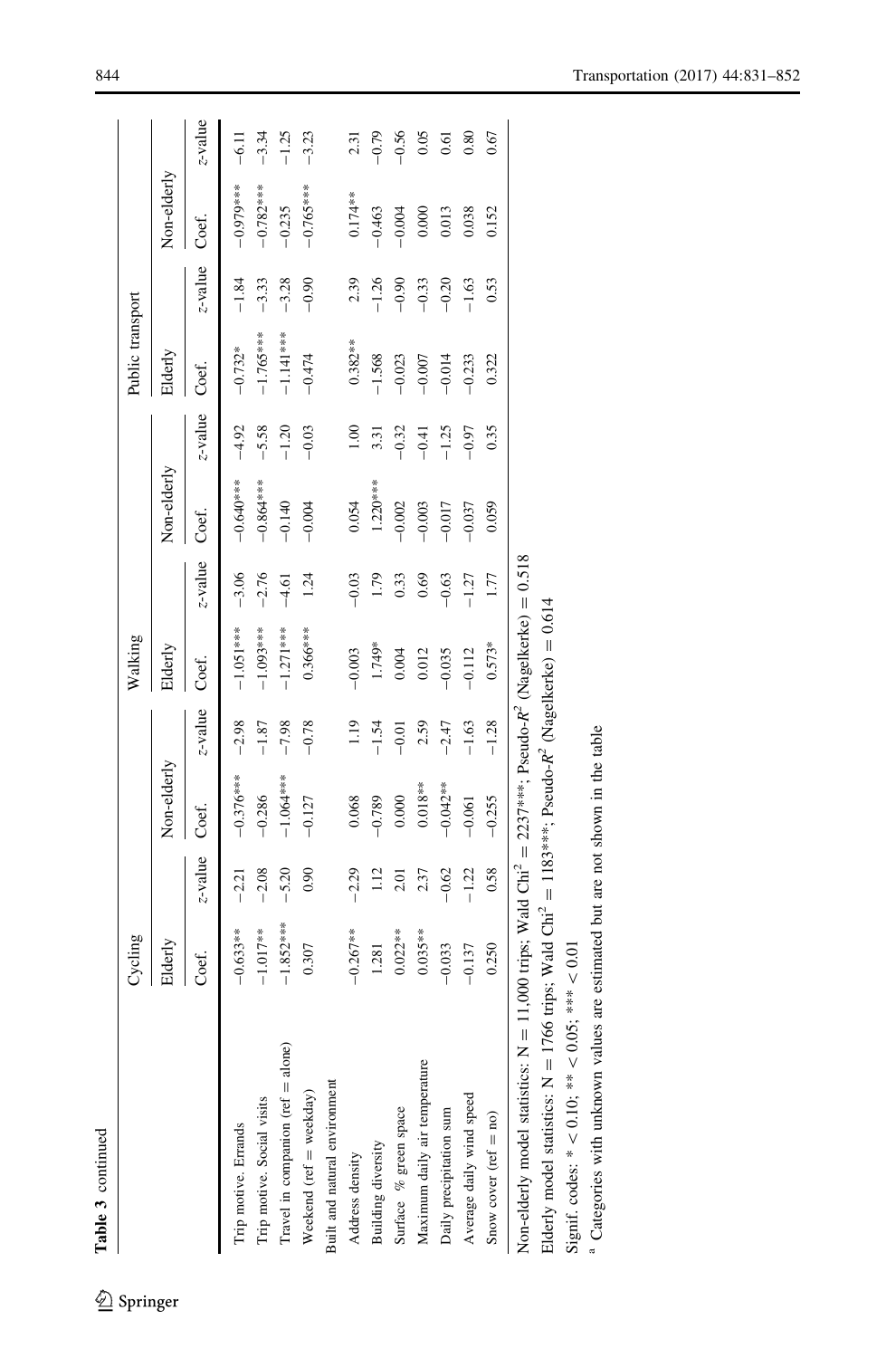The multivariate results in Table [3](#page-12-0) show no significant age effect on transport mode choices within the elderly and non-elderly subsamples. Other socio-demographic factors, in particular gender, exert a more prominent effect. Moreover, gender differences in transport mode choices are more important amongst the elderly than younger people. While for the non-elderly only a significant gender effect on bicycle usage can be found (women cycle more than men), when looked at the elderly, women are more dependent on walking, cycling and using the transport in comparison to the car. This confirms earlier findings by Schmöcker et al. ([2008\)](#page-20-0) that elderly men are more likely to take the car, and Schwanen et al. ([2001\)](#page-20-0) who highlight a stronger public transport dependency amongst elderly women, despite recent trends indicating an increase in women's automobility (Schwanen and Páez [2010\)](#page-20-0). Ethnicity appears to be another influential socio-demographic factor. In congruence with a limited body of literature investigating ethnicity effects on transport mode choices (e.g. Harms [2007\)](#page-19-0) our results demonstrate that people with a non-western ethnicity cycle less and use the public transport more than native Dutch. Moreover, it appears that this is especially true for non-western elderly, indicating the importance of public transport to non-western elderly. In congruence to Mercado and Páez [\(2009](#page-19-0)), household size does matter, especially to the elderly. Elderly living in larger households walk, cycle, and use public transport significantly more than those living in smaller households. In contrast, for non-elderly household size is only significant for bicycle use. A positive effect of higher education on public transport usage, as found by Schwanen et al. ([2001\)](#page-20-0), could only be statistically confirmed for the non-elderly. Also household income has neither for the elderly, nor for the non-elderly, a significant effect on transport mode choices. However, differences between richer and poorer elderly may very well exist, but are likely mediated by differences in access to different transport modes. As expected, for both the elderly and non-elderly the most important transport mode determinants are transport resources on the household level. In congruence to Schwanen et al. ([2001\)](#page-20-0), for both the elderly and nonelderly, car ownership has an important negative effect and public transport card ownership an important positive effect on the use of all transport modes other than the car. Bicycle ownership positively affects elderly cycling and non-elderly walking and cycling compared to the car.

Of the health attributes, obesity is associated with significant reductions in walking and cycling amongst non-elderly, although causality of the relationship is difficult to establish. Disability has an important additional effect on transport mode choices amongst the elderly, which articulates the existence of within elderly variation in mobility patterns. Elderly constrained by disabilities in daily life, walk and use the public transport less, while being more often dependent on the car, and possibly on accompanying relatives or friends to chauffeur them.

When looked at trip characteristics, distance appears to be an important factor. For both the elderly and non-elderly, shorter distances are significantly more likely performed by bicycle and especially by foot, while long distances are significantly more likely performed by car and especially the public transport. However, when looked at the parameter coefficients and z-scores, the magnitude of distance effects is larger for the elderly. This may be explained by biological constraints or difficulties to walk and cycle longer distances with increasing age. As such, it may also reflect a higher dependency of the elderly on the car and public transport for longer distance trips. With regard to trip motives, both elderly and non-elderly are more likely to travel by car when travelling for leisure, and by foot, bicycle and public transport when travelling for works/study, errands and social visits. In addition, elderly transport mode choices are strongly related to whether they are travelling alone or in companion. When travelling in companion, elderly are more likely to do this by car, and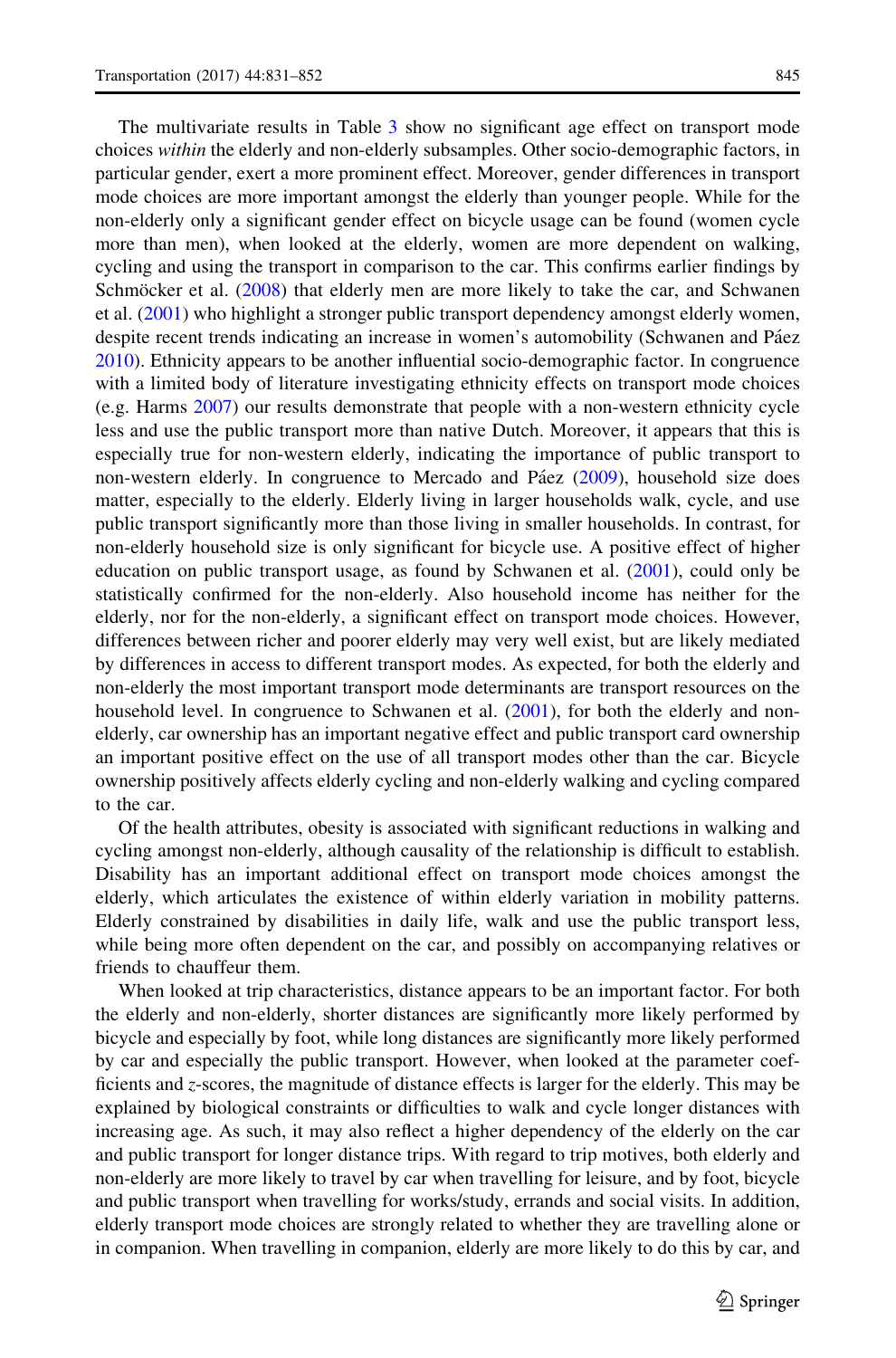less likely to cycle, walk or use the public transport. In comparison, non-elderly, when travelling in companion, are also more likely to do this by car and less likely to do this by bicycle, however they are not significantly less likely to do this by foot or public transport. Elderly transport mode choices do not differ significantly between weekdays and weekends. In this they differ from younger age cohorts who travel significantly less by public transport during the weekend.

From the built environmental attributes, address density has a significant positive effect on public transport usage over to the car, for the non-elderly, but even more so for the elderly. This could be related to better access to public transport in higher density areas, which could be of particular importance to the elderly, who may have a limited ability to reach stations and make transfer connections. Address density has a significant negative effect on elderly's likelihood to cycle compared to the car, while this effect is not observed for younger age cohorts. High-density areas may be experienced as less attractive as they feature busy and fast traffic, which could particularly deter elderly cyclists. This finding is intertwined with the significant positive effect of green space, which could be an indicator for a more quiet and attractive environment for elderly cycling. Finally, building diversity positively affects walking compared to the car for both elderly and non-elderly. A likely explanation could be the proximity of facilities as a result of mixed use, which makes walking a viable option, especially for elderly.

As transport decisions are influenced by weather conditions (Helbich et al. [2014](#page-19-0)), the models are adjusted in this respect. Both for the elderly and non-elderly, daily maximum air temperature has a significant positive effect on cycling in comparison to the car, but it leaves walking and public transport use largely unaffected. Precipitation sum, while having an important significant negative effect on non-elderly cycling, has no significant effect on elderly transport mode choices. Wind speed has no significant effect on transport mode choices, both for the elderly and non elderly. Snow cover increases the relative share of elderly walking. This does necessarily mean that elderly walk more. A more likely explanation is that snow deters some elderly to drive (the reference category), and perhaps stay closer to the home.

Figure 3 provides the descriptive results of a supplementary analysis of the impact of marginally occurring extreme weather events on elderly and non-elderly stated transport mode adaptations. As observed earlier for trip cancellations, extreme weather events affect



Fig. 3 Impact of extreme weather on stated transport mode adaptations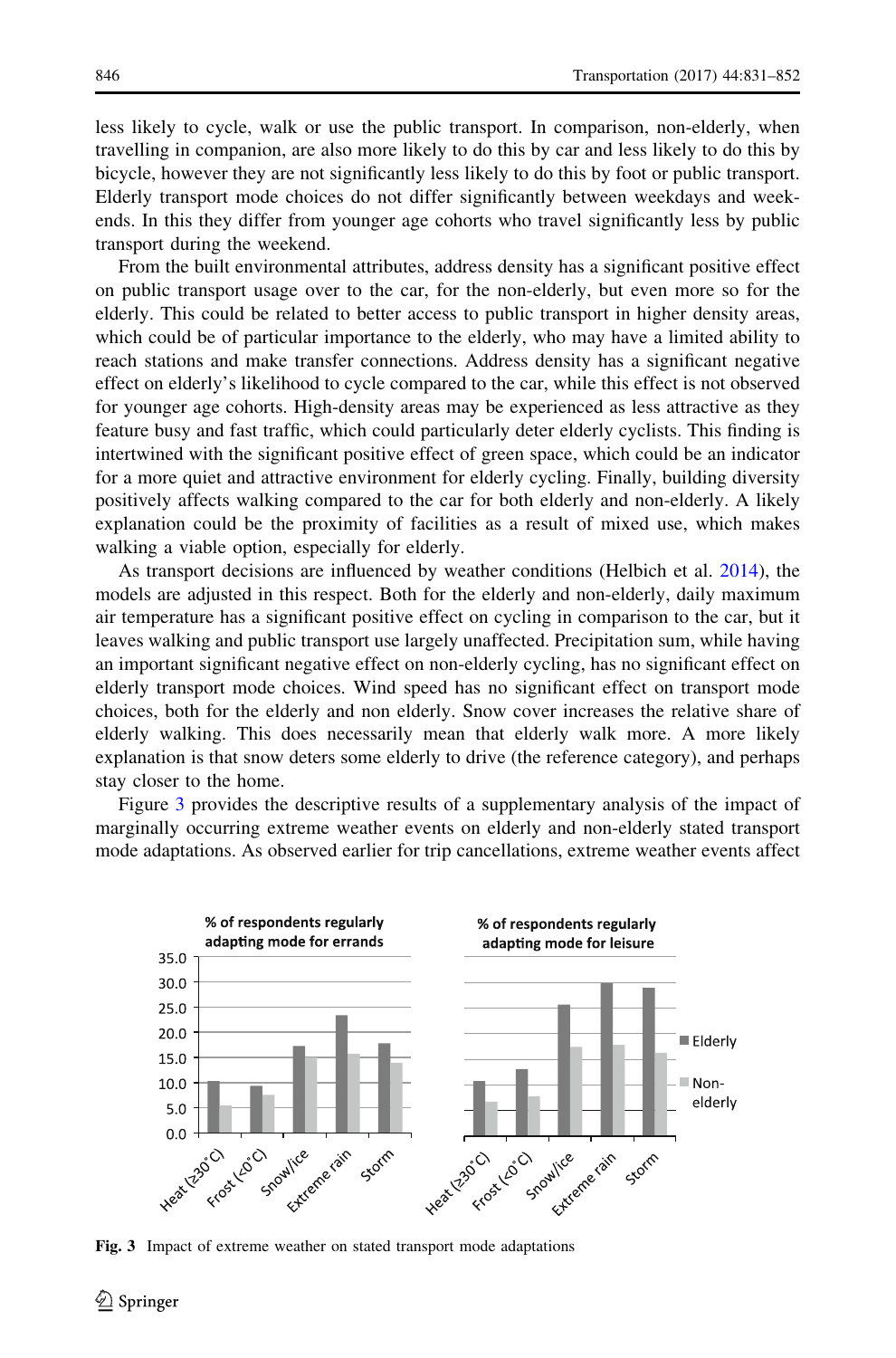<span id="page-16-0"></span>a larger share of elderly in their errands and leisure transport mode choices than nonelderly. Especially snow/ice, extreme rain and storm make the elderly to switch transport modes. These effects are stronger for leisure than for errands trips.

## Conclusions

In most western and several non-western societies, in particular in densely populated urban regions, demographic ageing presents major challenges to the transport sector to *quanti*tatively absorb the induced elderly mobility demand, while at the same time *qualitatively* catering for the specific mobility needs that elderly require. In this context, this paper addresses and unites several issues currently underexplored in elderly mobility research: (a) an integrative investigation of both transport mode choices and trip making; (b) a direct comparison with non-elderly age cohorts; (c) an investigation of within-elderly variation in mobility based on socio-demographics and health attributes; (d) an investigation of physical and natural elements of the built environment on a neighbourhood level, and (e) an analysis of normal and extreme weather characteristics on elderly mobility. Drawing on six-day travel diary data amongst 945 respondents in Greater Rotterdam, the Netherlands, this paper analyses the effects of socio-demographics and trip, urban form and weather attributes on daily trip frequencies and transport mode choices utilizing zeroinflated negative binomial and multinomial logistic models. Multivariate mobility analyses are complemented by stated adaptation analyses of the effects of weather extremes.

Our results indicate differences between the elderly and non-elderly regarding: (a) overall travel frequencies (elderly travel less) and transport mode choices (elderly walk more and use the car less), and (b) the socio-demographic, trip, urban form and weather determinants underlying the travel behaviour within both groups. When looked at sociodemographics, age and gender have no significant effect on *within-elderly* trip frequencies. However, women, especially elderly women, are more dependent on walking, cycling and the public transport, while men more often use the car. Elderly with a non-western ethnicity travel less in general, and less by car and bicycle in particular—both to the benefit of public transport. Education and income effects on elderly mobility are relatively little, but may be mediated by transport resources. Car ownership is positively and public transport card membership negatively associated with elderly car use compared to all other transport modes. Bicycle ownership is positively associated with elderly cycling shares and elderly trip making in general, perhaps as an indicator of general health, but nevertheless highlighting the importance of cycling to the Dutch elderly. Regarding health attributes, disability reduces trip frequencies for the elderly and non-elderly, while obesity is negatively associated with active transport mode usage amongst non-elderly (but not amongst the elderly).

Regarding spatiotemporal trip attributes, elderly show similar trip frequencies over week- and weekend days (higher frequencies on weekdays), and transport mode choices according to trip motives (higher use of motorized modes for leisure) as non-elderly. Also, both subsamples report increased usage of motorized over active transport modes with increasing trip distance. However, this effect appears stronger for the elderly, which could be explained by physiological limitations or slower speeds regarding the use of active modes. Our results indicate that compact designs with high address densities and mixed land uses stimulate public transport usage and walking respectively, especially amongst the elderly. Possibly, the shorter distances to services and better public transport connections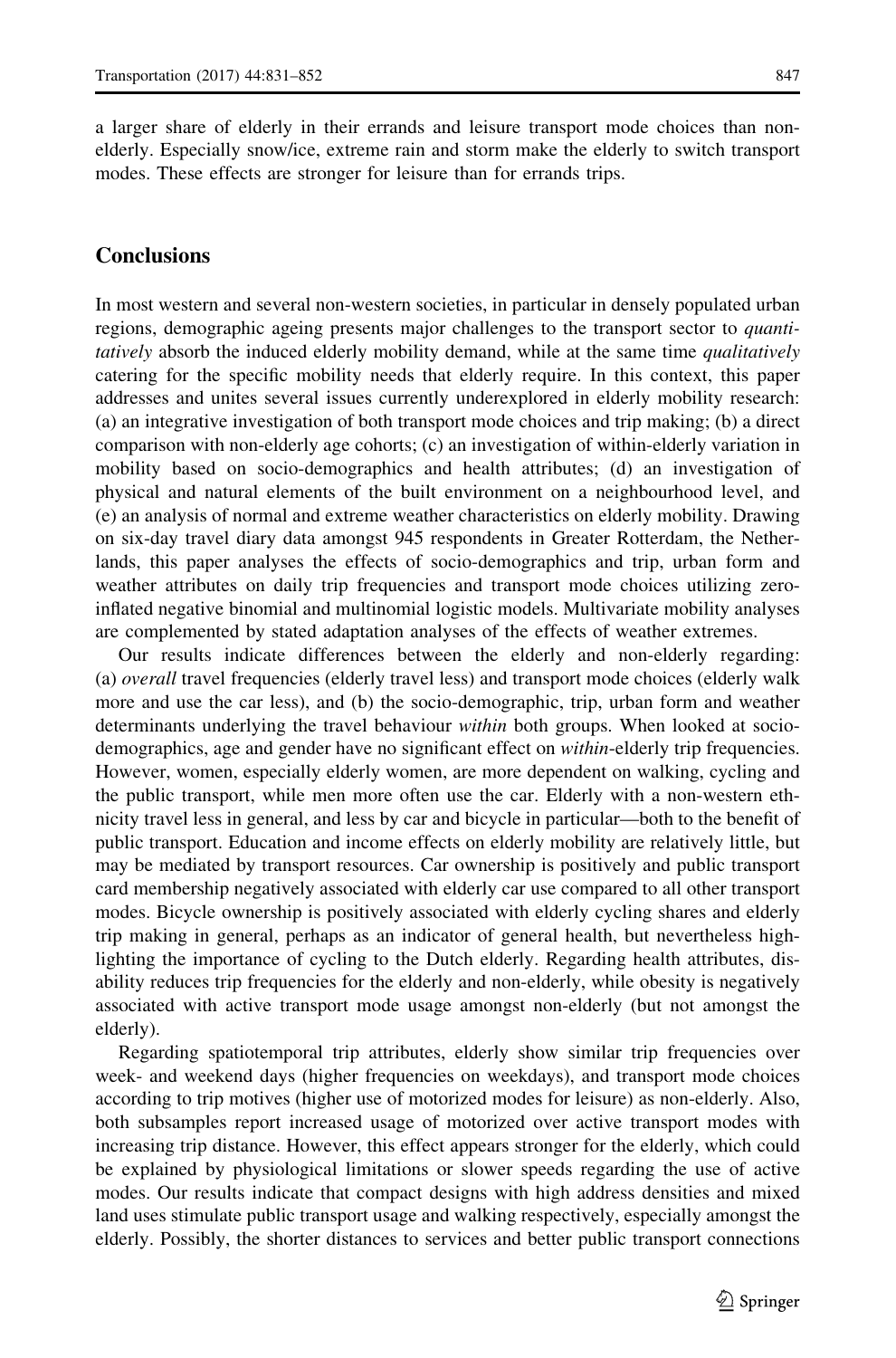are of particular importance to the elderly. In contrast, the elderly cycle less in higher density urban areas with a lack of green, possibly related to the fast pace of busy inner-city traffic.

Weather also has differential effects on the elderly and non-elderly. Higher air temperature has no positive effect on elderly trip making as it does for the non-elderly. In congruence to existing research (e.g. Tuomaala et al. [2013\)](#page-20-0), our stated extreme weather adaptation results show that this is most likely related to the elderly's higher heat sensitivity. Precipitation sum and snow cover have a trip-reducing effect on the elderly not observed for the non-elderly. This is possibly explained by higher weather-sensitiveness of the elderly, although it should be noted that non-elderly participate more often in utilitarian trips (e.g. for work) that are less easy to reschedule in preference to the weather. While negatively affecting active open-air mode usage for younger age cohorts, normal variations in precipitation sum and snow cover have no significant effect on elderly mode choices. When looked at weather extremes, however, elderly mode choices, as well as trip frequencies, are particularly affected by snow/ice, heavy rain and storm, as compared to nonelderly.

Policy makers who face the challenge to cope with demographic ageing, are advised to take into account the heterogeneity in mobility responses described above: not only between elderly and non-elderly, but especially also within the elderly subsample—for instance when designing policies or marketing campaigns to support walking, cycling or the use of public transport. For urban planners our results show that the implementation of compact urban land use designs, with higher densities, mixed building usages, and shorter distances to services and public transport, has the ability to reduce car use amongst the elderly population. This could have potential physical and mental health benefits to the elderly, as well as accessibility and environmental benefits to society. However, an important remaining challenge is to improve cycleability in densely populated areas, which appears from our results to be a far more prominent issue for the elderly than for the nonelderly population. Another important challenge is climate change, especially in cities where urban heat islands may proliferate due to higher densities and a lack of natural materials (e.g. Stewart and Oke  $2012$ ). In this context it is crucial to provide enough shading and natural cooling in residential environments and along active transport infrastructures, particularly in areas with large shares of more heat-sensitive elderly (e.g. Díaz et al. [2002](#page-18-0); Tuomaala et al. [2013\)](#page-20-0).

Further research is recommended to advance the here-documented knowledge on elderly mobility in several directions. This paper provides a rough estimation of the effects of urban and natural form on elderly mobility. However, more quantitative and qualitative studies are required to investigate the effects of urban environments and processes on elderly mobility in more detail (e.g. in relation to the quantity and quality of public transport, walking and cycling infrastructure, distances to services, specific types of green space), on smaller spatial scales (e.g. on a block or street level) and in more dynamic ways (e.g. while paying attention to the interactions with rhythms in traffic, pollutants and noises). These could be connected to more detailed global positioning system-tracked mobility data on a route level. Additionally, research could further investigate the use of transport modes neither covered by this (due to limitations of the data) nor by most existing research, to provide a more inclusive overview of elderly mobility and a more elaborative insights into the (in)dependency of elderly in their mobility. Examples may include the use of electric bicycles, mobility scooters, or (powered) wheelchairs, all of which provide spatial, safety as well as legal challenges when embedded in existing infrastructures (e.g.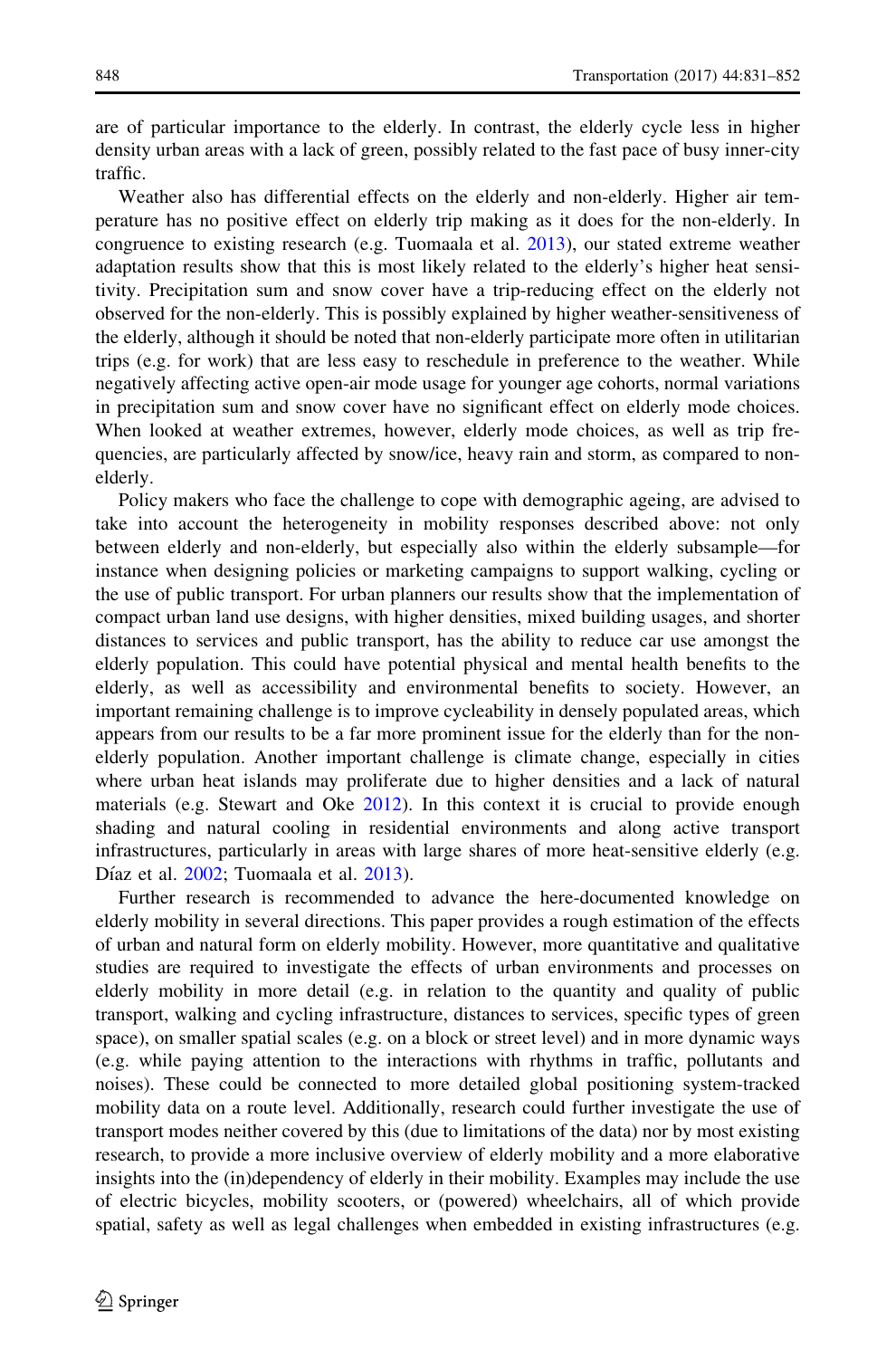<span id="page-18-0"></span>Requejo et al. [2015](#page-20-0); Harris et al. [2015](#page-19-0)). Finally, while most existing elderly mobility studies, including this study, look at elderly mobility in western societies, more research is required to investigate the effects in newly industrialised or developing countries (e.g. Yang et al. [2014b;](#page-21-0) Olawole and Aloba [2014\)](#page-20-0).

Open Access This article is distributed under the terms of the Creative Commons Attribution 4.0 International License [\(http://creativecommons.org/licenses/by/4.0/\)](http://creativecommons.org/licenses/by/4.0/), which permits unrestricted use, distribution, and reproduction in any medium, provided you give appropriate credit to the original author(s) and the source, provide a link to the Creative Commons license, and indicate if changes were made.

## References

- Alsnih, R., Hensher, D.A.: The mobility and accessibility expectations of seniors in an aging population. Transp. Res. Part A 37, 903–916 (2003). doi[:10.1016/S0965-8564\(03\)00073-9](http://dx.doi.org/10.1016/S0965-8564(03)00073-9)
- Arentze, T.A., Timmermans, H.J.P., Jorritsma, P., OldeKalter, M.J., Schoenmakers, A.: More gray hair- but for whom? Scenario-based simulations of elderly activity travel patterns in 202. Transportation 35, 613–627 (2008). doi[:10.1007/s11116-008-9170-z](http://dx.doi.org/10.1007/s11116-008-9170-z)
- Banister, D., Bowling, A.: Quality of life for the elderly: the transport dimension. Transp. Policy 11, 105–115 (2004). doi[:10.1016/S0967-070X\(03\)00052-0](http://dx.doi.org/10.1016/S0967-070X(03)00052-0)
- Binder, E.F., Schlechtman, K.B., Ehsani, A.A., Steger-May, K., Brown, M., Sinacore, D.R., et al.: Effects of exercise training on frailty in community-dwelling older adults: results of a randomized, controlled trial. J. Am. Geriatr. Soc. 50, 1921–1928 (2002)
- Böcker, L., Thorsson, S.: Integrated weather effects on cycling shares, frequencies and durations in Rotterdam, the Netherlands. Weather Clim. Soc. 6, 468–481 (2014). doi[:10.1175/WCAS-D-13-00066.1](http://dx.doi.org/10.1175/WCAS-D-13-00066.1)
- Böcker L, Dijst M, Faber J (2014) Weather, transport mode choices and emotional travel experiences. In: Böcker L. (eds.) Climate, Weather and Daily Mobility: Transport Mode Choices and Travel Experiences in the Randstad Holland. Faculty of Geosciences, Utrecht University. Dissertation. ISBN: 978-94-6203-736-6
- Böcker, L., Dijst, M., Prillwitz, J.: Impact of everyday weather on individual daily travel behaviours in perspective: a literature review. Transport Rev. 33, 71–91 (2013). doi[:10.1080/01441647.2012.747114](http://dx.doi.org/10.1080/01441647.2012.747114)
- Borst, H.C., de Vries, S.I., Graham, J.M.A., van Dongen, J.E.F., Bakker, I., Miedema, H.M.E.: Influence of environmental street characteristics on walking route choice of elderly people. J. Environ. Psychol. 29, 477–484 (2009). doi[:10.1016/j.jenvp.2009.08.002](http://dx.doi.org/10.1016/j.jenvp.2009.08.002)
- Collia, D.V., Sharp, J., Giesbrecht, L.: The 2001 national household travel survey: a look into the travel patterns of older Americans. J. Saf. Res. 34, 461–470 (2003). doi[:10.1016/j.jsr.2003.1.001](http://dx.doi.org/10.1016/j.jsr.2003.1.001)
- Currie, G., Delbosc, A.: Exploring public transport usage trends in an ageing Population. Transportation 37, 151–164 (2009). doi[:10.1007/s11116-009-9224-x](http://dx.doi.org/10.1007/s11116-009-9224-x)
- Delbosc, A., Currie, G.: Exploring the relative influences of transport disadvantage and social exclusion on well-being. Transp. Policy 18, 555-562 (2011). doi:[10.1016/j.tranpol.2011.01.011](http://dx.doi.org/10.1016/j.tranpol.2011.01.011)
- Díaz, J., García, R., Velázquez de Castro, F., Hernández, E., López, C., Otero, A.: Effects of extremely hot days on people older than 65 years in Seville (Spain) from 1986 to 1997. Int. J. Biometeorol. 46, 145–149 (2002). doi[:10.1007/s00484-002-0129-z](http://dx.doi.org/10.1007/s00484-002-0129-z)
- Dienst Gezondheid, Jeugd (2014) Bevolkingsprognose. [http://www.dienstgezondheidjeugd.nl/](http://www.dienstgezondheidjeugd.nl/toekomstverkenning/toekomstverkenning/bevolking-leefomgeving/bevolkingsprognose) [toekomstverkenning/toekomstverkenning/bevolking-leefomgeving/bevolkingsprognose.](http://www.dienstgezondheidjeugd.nl/toekomstverkenning/toekomstverkenning/bevolking-leefomgeving/bevolkingsprognose) Accessed 6 Mar 2015
- Donaghy, K., Rudinger, G., Poppelreuter, S.: Societal trends, mobility behaviour and sustainable transport in Europe and North America. Transport Rev. 24, 679–690 (2004). doi[:10.1080/0144164042000292461](http://dx.doi.org/10.1080/0144164042000292461)
- Dutch Meteorological Institute (2013) Publically Available Weather Records. [http://www.knmi.nl/](http://www.knmi.nl/klimatologie/) [klimatologie/](http://www.knmi.nl/klimatologie/). Accessed 3 Mar 2014
- European Commission (2014) The 2015 Ageing Report: Underlying Assumptions and Projection Methodologies. Joint Report prepared by the European Commission (DG ECFIN) and the Economic Policy Committee (AWG). doi[:10.2765/76255](http://dx.doi.org/10.2765/76255)
- Figueroa, M.J., Nielsen, T.A.S., Siren, A.: Comparing urban form correlations of the travel patterns of older and younger adults. Transp. Policy 35, 10–20 (2014)
- Gómez, L., Parra, D.C., Buchner, D., Brownson, R.C., Sarmiento, O.L., Pinzón, J.D., Ardila, M., Moreno, J., Serrato, M., Lobelo, F.: Built Environment Attributes and Walking Patterns Among the Elderly Population in Bogota´. Am. J. Prev. Med. 38, 592–599 (2010). doi[:10.1016/j.amepre.201.02.005](http://dx.doi.org/10.1016/j.amepre.201.02.005)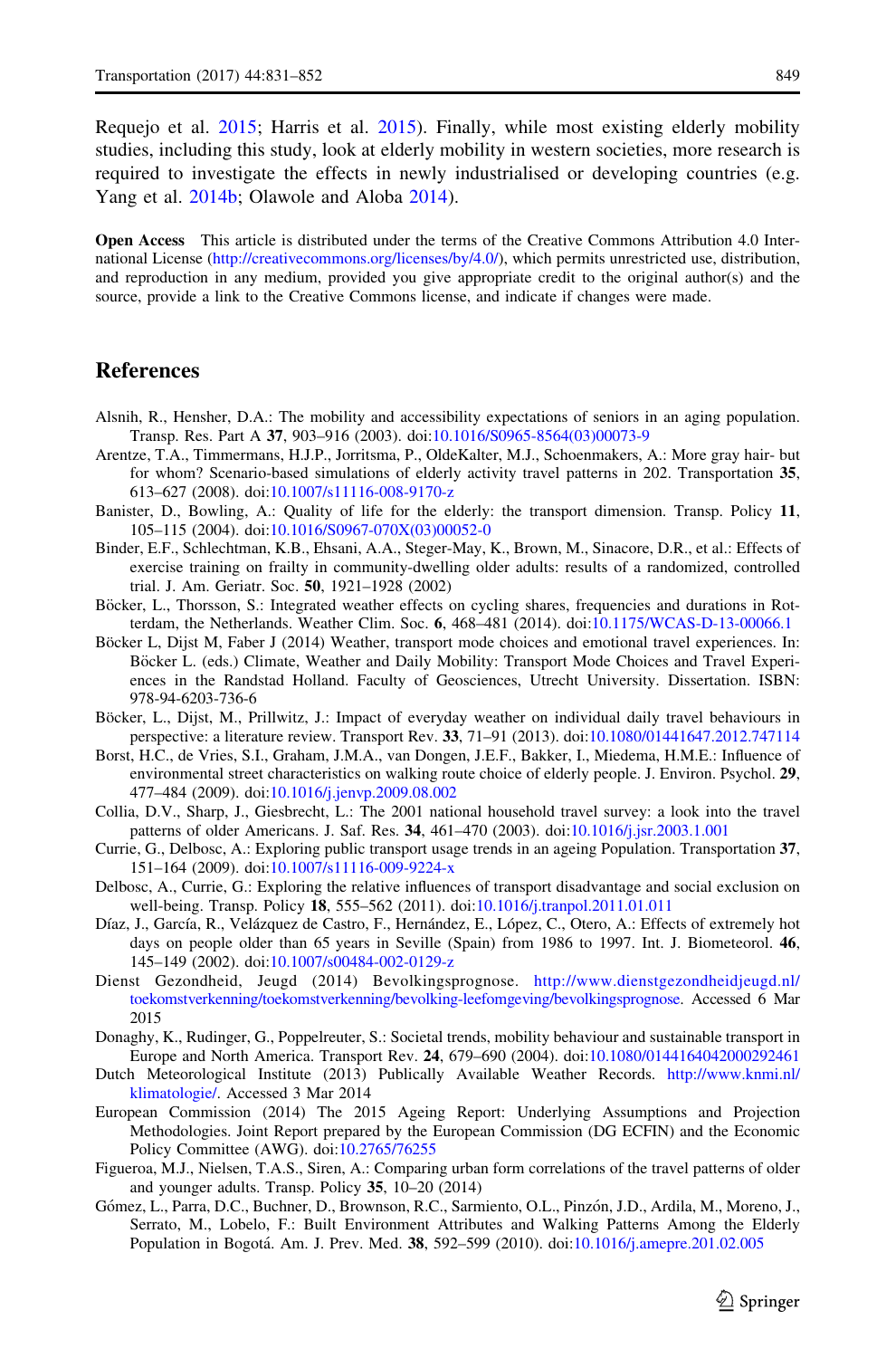- <span id="page-19-0"></span>Hall, K.S., McAuley, E.: Individual, social environmental and physical environmental barriers to achieving 10 000 steps per day among older women. Health Educ. Res. 25, 478–488 (2010). doi[:10.1093/her/](http://dx.doi.org/10.1093/her/cyq019) [cyq019](http://dx.doi.org/10.1093/her/cyq019)
- Harms, L.: Mobility among ethnic minorities in the urban Netherlands. Urban Mobility and Social Inequity.J. Urban Stud. 46(2) [http://www.difu.de/en/publikationen/german/mobility-among-ethnic](http://www.difu.de/en/publikationen/german/mobility-among-ethnic-minorities-in-the-urban-netherlands.html)[minorities-in-the-urban-netherlands.html](http://www.difu.de/en/publikationen/german/mobility-among-ethnic-minorities-in-the-urban-netherlands.html) (2007). Accessed 11 Jan 2016
- Harper, S.: Economic and social implications of aging societies. Science 31, 587–591 (2014). doi:[10.1126/](http://dx.doi.org/10.1126/science.1254405) [science.1254405](http://dx.doi.org/10.1126/science.1254405)
- Harris, F., Yang, H.Y., Sanford, J.: Physical environmental barriers to community mobility in older and younger wheelchair users. Topics Geriatr. Rehabil. 31(1), 42–51 (2015). doi:[10.1097/TGR.](http://dx.doi.org/10.1097/TGR.0000000000000043) [0000000000000043](http://dx.doi.org/10.1097/TGR.0000000000000043)
- Haustein, S.: Mobility behavior of the elderly: an attitude-based segmentation approach for a heterogeneous target group. Transportation 39(6), 1079–1103 (2012)
- Haustein, S., Siren, A.K.: Seniors' unmet mobility needs—how important is a driving licence? J. Transport Geogr. 41, 45–52 (2014). doi:[10.1016/j.jtrangeo.2014.08.001](http://dx.doi.org/10.1016/j.jtrangeo.2014.08.001)
- Helbich, M., Böcker, L., Dijst, M.: Geographic heterogeneity in cycling under various weather conditions: evidence from greater Rotterdam. J. Transport Geogr. 38, 38–47 (2014). doi:[10.1016/j.jtrangeo.2014.05.009](http://dx.doi.org/10.1016/j.jtrangeo.2014.05.009)
- Hess, D.B.: Access to public transit and its influence on ridership for older adults in two US cities. J. Transport Land Use 2(1), 3–27 (2009). doi:[10.5198/jtlu.v2i1.11](http://dx.doi.org/10.5198/jtlu.v2i1.11)
- Hildebrand, E.D.: Dimensions in elderly travel behaviour: a simplified activity-based model using lifestyle clusters. Transportation 30(3), 285–306 (2003)
- Hjorthol, R.J.: Winter weather–an obstacle to older people's activities? J. Transport Geogr. 28, 186–191 (2013). doi[:10.1016/j.jtrangeo.2012.09.003](http://dx.doi.org/10.1016/j.jtrangeo.2012.09.003)
- Hjorthol, R.J., Levin, L., Sirén, A.: Mobility in different generations of older persons: the development of daily travel in different cohorts in Denmark, Norway and Sweden. J. Transport Geogr. 18, 624–633 (2010). doi[:10.1016/j.jtrangeo.201.03.011](http://dx.doi.org/10.1016/j.jtrangeo.201.03.011)
- Jorritsma P., Kalter M.O.: Grijs op reis. Over de mobiliteit van ouderen. Kennisinstituut voor Mobiliteitsbeleid Den Haag. [http://www.rijksoverheid.nl/documenten-en-publicaties/rapporten/2008/](http://www.rijksoverheid.nl/documenten-en-publicaties/rapporten/2008/11/20/grijs-op-reis-over-mobiliteit-van-ouderen.html) [11/20/grijs-op-reis-over-mobiliteit-van-ouderen.html](http://www.rijksoverheid.nl/documenten-en-publicaties/rapporten/2008/11/20/grijs-op-reis-over-mobiliteit-van-ouderen.html) (2008). Accessed 3 Mar 2014
- Kemperman, A.D.A.M., Timmermans, H.J.P.: Green spaces in the direct living environment and social contacts of the aging population. Landsc. Urban Plan.  $129$ ,  $44-\overline{5}4$  (2014). doi:[10.1177/](http://dx.doi.org/10.1177/0013916512466662) [0013916512466662](http://dx.doi.org/10.1177/0013916512466662)
- Kim, S.: Assessing mobility in an aging society: personal and built environment factors associated with older people's subjective transportation deficiency in the US. Transp. Res. Part F 14, 422–429 (2011)
- Kim, S., Ulfarsson, G.F.: Travel mode choice of the elderly: effects of personal, household, neighborhood, and trip characteristics. Transp. Res. Rec. 1894(1), 117–126 (2004)
- Li, H., Raeside, R., Chen, T., McQuaid, R.W.: Population ageing, gender and the transportation system. Res. Transp. Econ. 34, 39–47 (2012). doi:[10.1016/j.retrec.2011.12.007](http://dx.doi.org/10.1016/j.retrec.2011.12.007)
- Lord, D., Mannering, F.: The statistical analysis of crash-frequency data: a review and assessment of methodological alternatives. Transp. Res. Part A 44, 291–305 (2010). doi[:10.1016/j.tra.201.02.001](http://dx.doi.org/10.1016/j.tra.201.02.001)
- Marrattoli, R.A., de Leon, C.F.M., Glass, T.A., Williams, C.S., Cooney, L.M., Berkman, L.F.: Consequences of driving cessation: decreased out-of-home activity levels. J. Gerontol. Soc. Sci. 55, 334–340 (2000). doi[:10.1093/geronb/55.6.S334](http://dx.doi.org/10.1093/geronb/55.6.S334)
- Mercado, R., Páez, A.: Determinants of distance traveled with a focus on the elderly: a multilevel analysis in the Hamilton CMA, Canada. J. Transport Geogr. 17, 65–76 (2009). doi[:10.1016/j.jtrangeo.2008.04.012](http://dx.doi.org/10.1016/j.jtrangeo.2008.04.012)
- Mercado, R., Páez, A., Newbold, K.B.: Transport policy and the provision of mobility options in an aging society: a case study of Ontario, Canada. J. Transport Geogr. 18(5), 649–661 (2010). doi[:10.1016/j.](http://dx.doi.org/10.1016/j.jtrangeo.2010.03.017) [jtrangeo.2010.03.017](http://dx.doi.org/10.1016/j.jtrangeo.2010.03.017)
- Metz, D.: Transport policy for an ageing population. Transport Reviews 23, 375-386 (2003). doi:[10.1080/](http://dx.doi.org/10.1080/0144164032000048573) [0144164032000048573](http://dx.doi.org/10.1080/0144164032000048573)
- Michael, Y., Beard, T., Choi, D., Farquhar, S., Carlson, N.: Measuring the influence of built neighborhood environments on walking in older adults. J. Aging Phys. Act. 14, 302–312 (2006)
- Netherlands Environmental Assessment Agency (2013) VergrijzingenRuimte: Gevolgenvoor de woningmarkt, vrijetijdsbesteding, mobiliteitenregionaleeconomie. Den Haag: Planbureauvoor de Leefomgeving (PBL). ISBN: 978-94-91506-41-3
- Newbold, K.B., Scott, D.M., Spinney, J.E.L., Kanaroglou, P., Páez, A.: Travel behavior within Canadas older population: a cohort analysis. J. Transport Geogr. 13, 340–351 (2005). doi[:10.1016/j.jtrangeo.](http://dx.doi.org/10.1016/j.jtrangeo.2004.07.007) [2004.07.007](http://dx.doi.org/10.1016/j.jtrangeo.2004.07.007)
- Noble B (2000) Travel characteristics of older people. In: Department of the Environment, Transport and the Regions (eds.) Transport Trends 2000. London. 9–25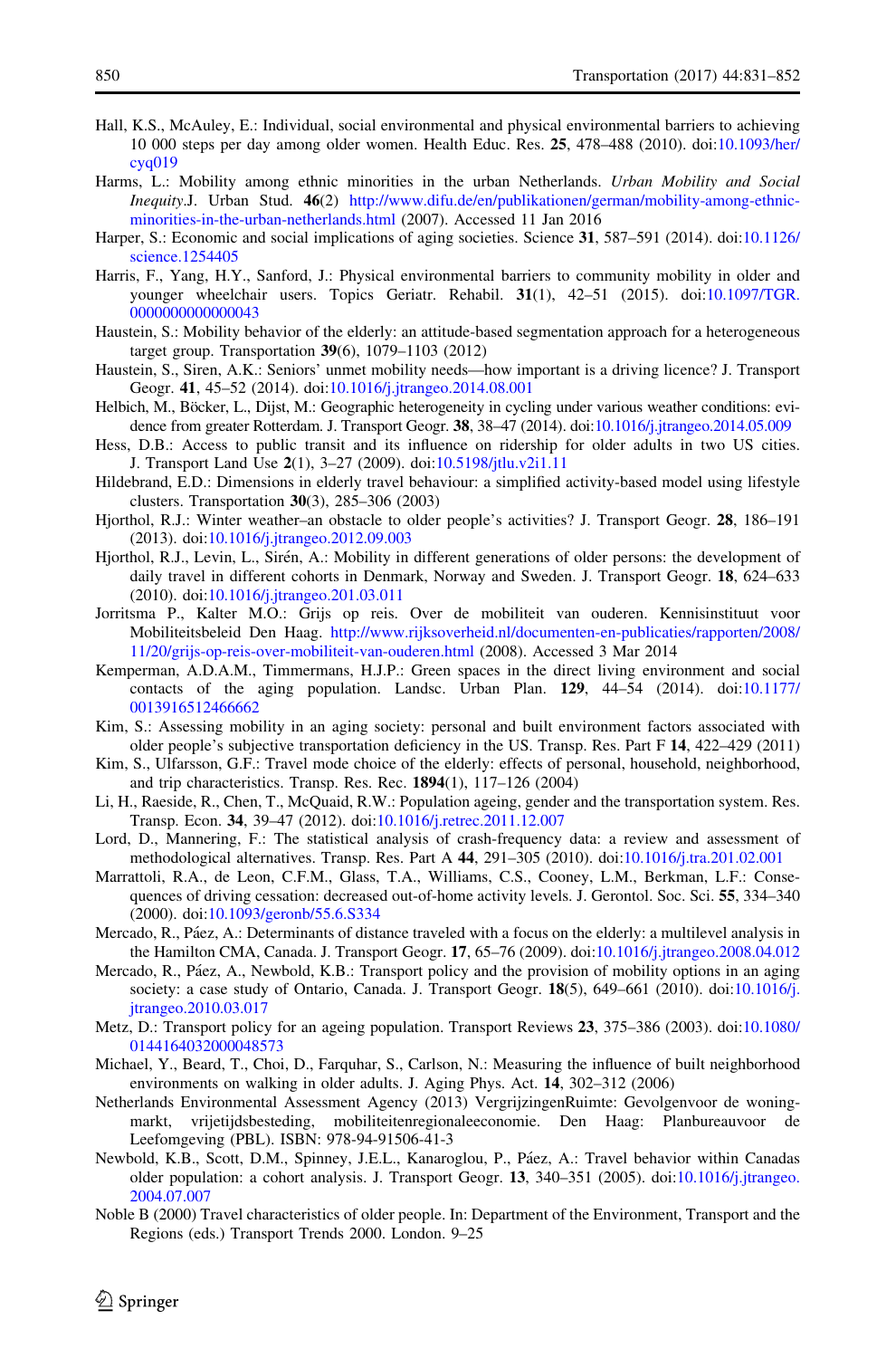- <span id="page-20-0"></span>Okola AR, Walton CM (2003) Intelligent Transportation Systems to Improve Elderly Persons' Mobility and Decision Making within Departure Time Choice Framework, Southwest Regional University Transportation Centre, University of Austin, Texas, Research Report SWUTC/03/167531-1
- Olawole, M.O., Aloba, O.: Mobility characteristics of the elderly and their associated level of satisfaction with transport services in Osogbo, Southwestern Nigeria. Transp. Policy 35, 105-116 (2014). doi:[10.](http://dx.doi.org/10.1016/j.tranpol.2014.05.018) [1016/j.tranpol.2014.05.018](http://dx.doi.org/10.1016/j.tranpol.2014.05.018)
- Oxley, J., Whelan, M.: It cannot be all about safety: the benefits of prolonged mobility. Traffic Inj Prev. 9, 367–378 (2008). doi[:10.1080/15389580801895285](http://dx.doi.org/10.1080/15389580801895285)
- Páez, A., Scott, D., Potoglou, P., Kanarogou, P., Newbold, K.B.: Elderly mobility: demographic and spatial analysis of trip making in the Hamilton CMA, Canada. Urban Stud. 44, 123–146 (2007). doi:[10.1080/](http://dx.doi.org/10.1080/00420980601023885) [00420980601023885](http://dx.doi.org/10.1080/00420980601023885)
- Ravulaparthy, S.K., Goulias, K.G., Yoon, S.Y., Polydoropoulou, A.: Transport mobility, activity and subjective well-being. In: Roorda, M., Miller, E. (eds.) Travel Behaviour Research: Current Foundations, Future Prospect. Lulu Publishers, Raleigh (2013)
- RegioAtlas (2014) COROP Subregio's. [http://www.regioatlas.nl/indelingen/indelingen\\_indeling/t/corop\\_](http://www.regioatlas.nl/indelingen/indelingen_indeling/t/corop_subregio_s) subregio s. Accessed 20 May 2014
- Requejo, P.S., Furumasu, J., Mulroy, S.J.: Evidence-Based Strategies for Preserving Mobility for Elderly and Aging Manual Wheelchair Users. Topics Geriatr. Rehabil. 31(1), 26–41 (2015). doi:[10.1097/TGR.](http://dx.doi.org/10.1097/TGR.0000000000000042) [0000000000000042](http://dx.doi.org/10.1097/TGR.0000000000000042)
- RET (2015) Vrijreizenvoor 65-plussers. [http://www.ret.nl/service-en-verkoop/reisproducten-en-tarieven/](http://www.ret.nl/service-en-verkoop/reisproducten-en-tarieven/vrij-reizen-voor-65-plussers.html) [vrij-reizen-voor-65-plussers.html.](http://www.ret.nl/service-en-verkoop/reisproducten-en-tarieven/vrij-reizen-voor-65-plussers.html) Accessed 13 Mar 2015
- Rosenbloom, S.: Sustainability and automobility among the elderly: an international assessment. Transportation 28, 375–408 (2001). doi:[10.1023/A:1011802707259](http://dx.doi.org/10.1023/A:1011802707259)
- Rosenbloom S (2004) Mobility of the elderly: good news and bad news. In: Transportation in an Aging Society, A Decade of Experience, Conference Proceedings 27. Washington, D.C.: Transportation Research Board. 3-21. ISBN: 0-309-07745-1
- Sabir, M.: Weather and travel behaviour. VU University, Amsterdam (2011)
- Scheiner, J.: Does the car make elderly people happy and mobile? Settlement structures, car availability and leisure mobility of the elderly. Eur. J. Transp. Infrastruct. Res. 6(2), 151–172 (2006)
- Schmöcker, J., Quddus, M.A., Noland, R., Bell, M.G.H.: Estimating trip generation of elderly and disabled people: analysis of London data. Transportation 1924, 9–18 (2005). doi:[10.3141/1924-02](http://dx.doi.org/10.3141/1924-02)
- Schmöcker, J., Quddus, M.A., Noland, R.B., Bell, M.G.H.: Mode choice of older and disabled people: a case study of shopping trips in London. J. Transp. Geogr. 16, 257–267 (2008). doi[:10.1016/j.jtrangeo.2007.07.002](http://dx.doi.org/10.1016/j.jtrangeo.2007.07.002)
- Schwanen, T., Dijst, M., Dieleman, F.M.: Leisure trips of senior citizens: determinants of modal choice. Tijdschr. voor Econ. Soc. Geogr. 92, 347–360 (2001)
- Schwanen, T., Páez, A.: The mobility of older people—an introduction. J. Transport Geogr. 18, 591–595 (2010). doi[:10.1016/j.jtrangeo.201.06.001](http://dx.doi.org/10.1016/j.jtrangeo.201.06.001)
- Siren, A., Haustein, S.: Baby boomers' mobility patterns and preferences: what are the implications for future transport? Transp. Policy 29, 136–144 (2013)
- Stewart, I.D., Oke, T.R.: Local climate zones for urban temperature studies. Bull. Am. Meteorol. Soc. 93(12), 1879–1900 (2012). doi[:10.1175/BAMS-D-11-00019.1](http://dx.doi.org/10.1175/BAMS-D-11-00019.1)
- Tuomaala P, Holopainen R, Piira K, Airaksinen M (2013) Impact of individual characteristics—such as age, gender, BMI, and fitness—on human thermal sensation. In: Proceedings of the 13th Conference of the International Building Performance Simulation Association, Chambéry. [http://ibpsa.org/proceedings/](http://ibpsa.org/proceedings/BS2013/p_2240.pdf) [BS2013/p\\_2240.pdf](http://ibpsa.org/proceedings/BS2013/p_2240.pdf). Accessed 6 Jun 2014
- Van den Berg, P., Arentze, T., Timmermans, H.: ), Estimating social travel demand of senior citizens in the Netherlands. J. Transport Geogr. 19, 323–331 (2011). doi[:10.1016/j.jtrangeo.201.03.018](http://dx.doi.org/10.1016/j.jtrangeo.201.03.018)
- Visser, M., Pluijm, S.M., Stel, V.S., Bosscher, R.J., Deeg, D.J.: Physical activity as a determinant of change in mobility performance: the Longitudinal Aging Study Amsterdam. J. Am. Geriatr. Soc. 50(11), 1774–1781 (2002). doi[:10.1046/j.1532-5415.2002.50504.x](http://dx.doi.org/10.1046/j.1532-5415.2002.50504.x)
- Vuong, Q.H.: Likelihood ratio tests for model selection and non-nested hypotheses. Econometrica 57(2), 307–333 (1989). doi[:10.2307/1912557](http://dx.doi.org/10.2307/1912557)
- Waldorf, B.: Automobile reliance among the Elderly: race and Spatial context effects. Growth Change 34, 175–201 (2003). doi[:10.1111/1468-2257.00213](http://dx.doi.org/10.1111/1468-2257.00213)
- Strawbridge, W.J., Deleger, S., Roberts, R.E., Kaplan, G.A.: Physical activity reduces the risk of subsequent depression for older adults. Am. J. Epidemiol. 156(4), 328–334 (2002). doi:[10.1093/aje/kwf047](http://dx.doi.org/10.1093/aje/kwf047)
- Wong, B.Y.M., Faulkner, G., Buliung, R.: GIS measured environmental correlates of active school transport: a systematic review of 14 studies. Int. J. Behav. Nutr. Phys. Act. 8(39), 1479–5868 (2011). doi:[10.1186/](http://dx.doi.org/10.1186/1479-5868-8-39) [1479-5868-8-39](http://dx.doi.org/10.1186/1479-5868-8-39)